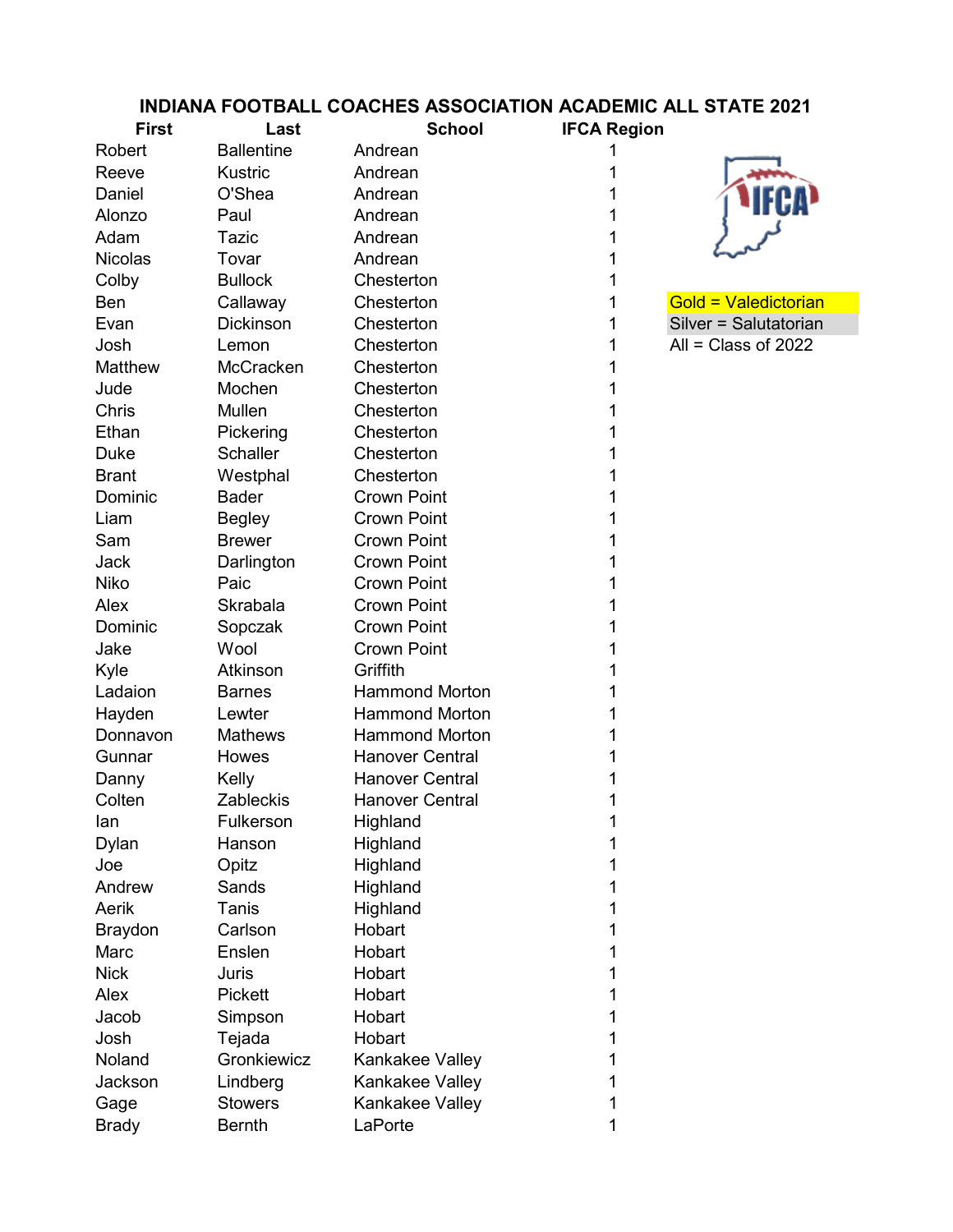| Evan            | Cizewski        | LaPorte        | 1 |
|-----------------|-----------------|----------------|---|
| Andrew          | Coates          | LaPorte        | 1 |
| Chase           | Lewis           | LaPorte        | 1 |
| Hayden          | Lowe            | LaPorte        | 1 |
| Spencer         | Noveroske       | LaPorte        | 1 |
| Grant           | Ott-Large       | LaPorte        | 1 |
| <b>Nicholas</b> | <b>Shuble</b>   | LaPorte        | 1 |
| Gavin           | Zolvinski       | LaPorte        | 1 |
| Spencer         | Barta           | Lowell         | 1 |
| Jae             | <b>Blank</b>    | Lowell         | 1 |
| Joseph          | Heuer           | Lowell         | 1 |
| Johnny          | Johnson         | Lowell         | 1 |
| Adam            | Malave          | Lowell         | 1 |
| Ryan            | Marx            | Lowell         | 1 |
| Joshua          | Moore           | Lowell         | 1 |
| Colton          | Quale           | Lowell         | 1 |
| Kyle            | <b>Simmons</b>  | Lowell         | 1 |
| <b>Brandon</b>  | Zimmerman       | Lowell         | 1 |
| Caleb           | Carter          | Merrillville   | 1 |
| Lavarion        | Logan           | Merrillville   | 1 |
| <b>Silas</b>    | <b>Mathis</b>   | Merrillville   | 1 |
| Racion          | Anderson        | Michigan city  | 1 |
| Cornell         | <b>Branch</b>   | Michigan city  | 1 |
| William         | <b>Buskirk</b>  | Michigan city  | 1 |
| Hayden          | <b>Dwornik</b>  | Michigan city  | 1 |
| <b>Nicholas</b> | Lemon           | Michigan city  | 1 |
| Thomas          | Choros          | <b>Munster</b> | 1 |
| Zachary         | Lenaburg        | <b>Munster</b> | 1 |
| Aleksandar      | Maric           | Munster        | 1 |
| Louis           | Meldgin         | <b>Munster</b> | 1 |
| Alejandro       | Rodriguez       | <b>Munster</b> | 1 |
| <b>Blake</b>    | <b>Siurek</b>   | <b>Munster</b> | 1 |
| <b>Bryce</b>    | Hufford         | Portage        | 1 |
| Preetkiran      | Singh           | Portage        | 1 |
| Zach            | <b>Barrasas</b> | Valparaiso     | 1 |
| Michael         | <b>Boone</b>    | Valparaiso     | 1 |
| Luke            | Costica         | Valparaiso     | 1 |
| Nathan          | Craft           | Valparaiso     | 1 |
| Thanasi         | Georgiadis      | Valparaiso     | 1 |
| Adler           | Hazlett         | Valparaiso     | 1 |
| Hayden          | King            | Valparaiso     | 1 |
| Jack            | <b>Kuka</b>     | Valparaiso     | 1 |
| Dylan           | Kwiatkowski     | Valparaiso     | 1 |
| Logan           | Lockhart        | Valparaiso     | 1 |
| Micah           | Nathan          | Valparaiso     | 1 |
| Leo             | Polarek         | Valparaiso     | 1 |
| Dillon          | Rodriguez       | Valparaiso     | 1 |
| Anthony         | Schafer         | Valparaiso     | 1 |
| Thomas          | Vo              | Valparaiso     | 1 |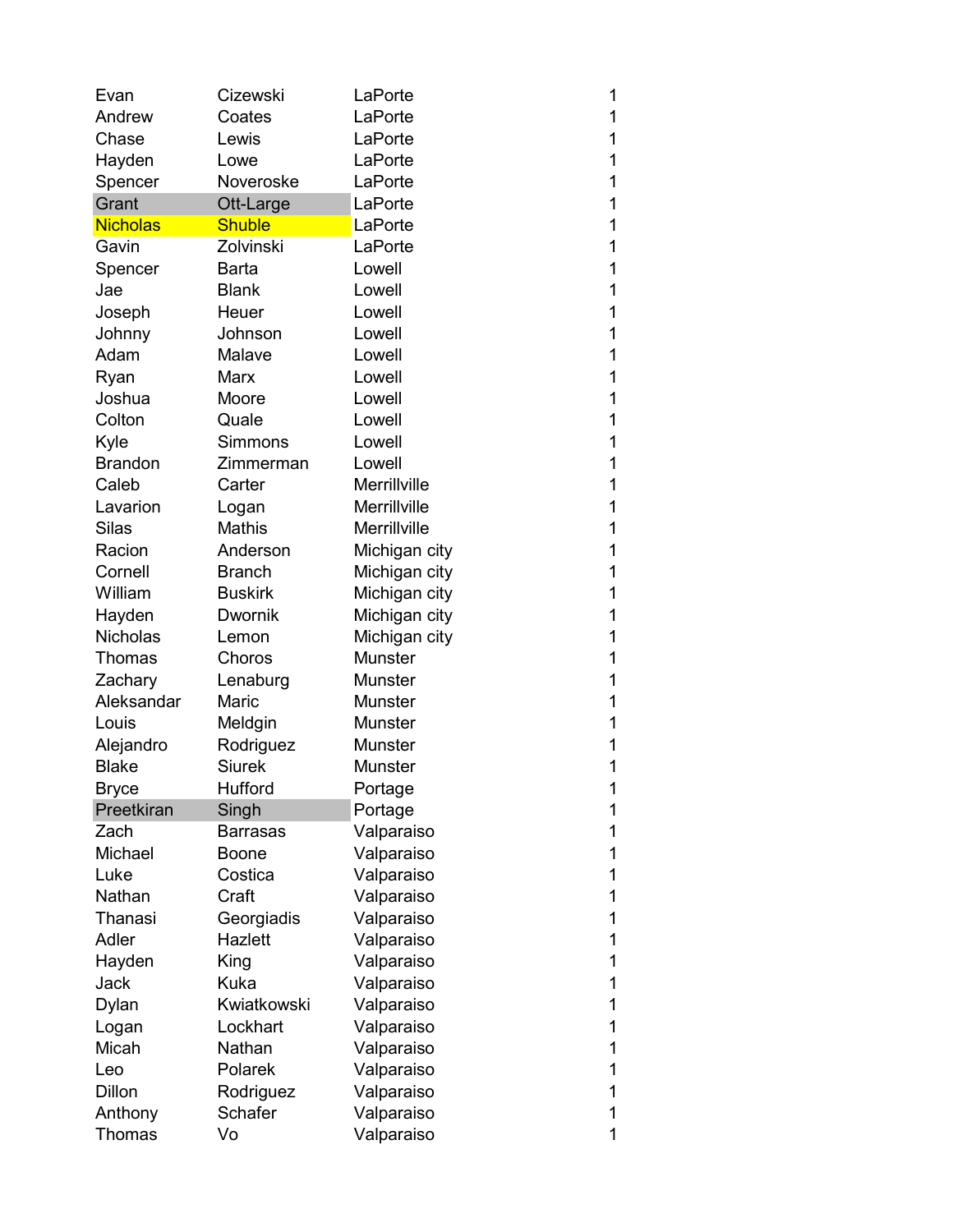| Peyton         | West           | Valparaiso              | 1                       |
|----------------|----------------|-------------------------|-------------------------|
| Troy           | Whitten        | Valparaiso              | 1                       |
| Jake           | Vincent        | Wheeler                 | 1                       |
| Thomas         | Eggers         | Whiting                 | 1                       |
| <b>Dominic</b> | <b>Harbin</b>  | Whiting                 | 1                       |
| <b>Brody</b>   | Ecenbarger     | <b>Bremen</b>           | $\overline{2}$          |
| Marty          | Manges         | Bremen                  | $\overline{2}$          |
| Jackson        | Carver         | <b>Culver Academies</b> | $\overline{2}$          |
| Mario          | Esquivel       | <b>Culver Academies</b> | $\overline{2}$          |
| Tim            | Flanagan       | <b>Culver Academies</b> | $\overline{2}$          |
| Jacob          | Gutwein        | <b>Culver Academies</b> | $\overline{2}$          |
| Jack           | <b>Mullins</b> | <b>Culver Academies</b> | $\overline{2}$          |
| Marc           | Palicki        | <b>Culver Academies</b> | $\overline{2}$          |
| Jimmy          | Pisani         | <b>Culver Academies</b> | $\overline{2}$          |
| Colin          | Vickrey        | <b>Culver Academies</b> | $\overline{2}$          |
| <b>Markus</b>  | Vanderzwaag    | <b>Elkhart</b>          | $\overline{2}$          |
| <b>Brayden</b> | Hinkel         | Goshen                  | $\overline{2}$          |
| Cam            | Kercher        | Goshen                  | $\overline{2}$          |
| Amiel          | Romero         | Goshen                  | $\overline{2}$          |
| Roman          | <b>Schrock</b> | Goshen                  | $\overline{2}$          |
| Jordan         | Williams       | Goshen                  | $\overline{\mathbf{c}}$ |
| Luke           | <b>Bottom</b>  | Jimtown                 | $\overline{2}$          |
| Trent          | Daniels        | Jimtown                 | $\overline{2}$          |
| Anderson       | Slabaugh       | Jimtown                 | $\overline{2}$          |
| Waylon         | Auer           | John Glenn              | $\overline{2}$          |
| Nathan         | Creed          | John Glenn              | $\overline{2}$          |
| Jacob          | Taylor         | John Glenn              | $\overline{2}$          |
| Drew           | Geiger         | Mishawaka Marian        | $\overline{2}$          |
| Jacob          | Herzig         | Mishawaka Marian        | $\overline{2}$          |
| <b>Atticus</b> | Horvath        | Mishawaka Marian        | $\overline{c}$          |
| <b>Brady</b>   | <b>Hoskins</b> | Mishawaka Marian        | $\overline{2}$          |
| Michael        | Murphy         | Mishawaka Marian        | $\overline{2}$          |
| <b>Blake</b>   | Oberg          | Mishawaka Marian        | 2                       |
| Drew           | Geiger         | Mishawaka Marian        | 2                       |
| Caden          | Kenton         | Mishawaka Marian        | 2                       |
| Trenten        | Chalik         | <b>New Prairie</b>      | $\overline{2}$          |
| Hayden         | Clark          | <b>New Prairie</b>      | $\overline{2}$          |
| Benjamin       | Fronk          | <b>New Prairie</b>      | $\overline{2}$          |
| Jacob          | Meyers         | <b>New Prairie</b>      | $\overline{2}$          |
| Thomas         | <b>Sanders</b> | <b>New Prairie</b>      | $\overline{2}$          |
| Noah           | <b>Blosser</b> | NorthWood               | $\overline{2}$          |
| <b>Brevin</b>  | <b>Miller</b>  | NorthWood               | $\overline{2}$          |
| Gabe           | Nagy           | NorthWood               | $\overline{2}$          |
| Trey           | <b>Tobias</b>  | NorthWood               | $\overline{2}$          |
| <b>Brennan</b> | Aquila         | Penn                    | $\overline{2}$          |
| Eddie          | <b>Brown</b>   | Penn                    | $\overline{\mathbf{c}}$ |
| Ryne           | <b>Buckley</b> | Penn                    | $\overline{2}$          |
| Zach           | David          | Penn                    | $\overline{2}$          |
| Chase          | Deniger        | Penn                    | $\overline{2}$          |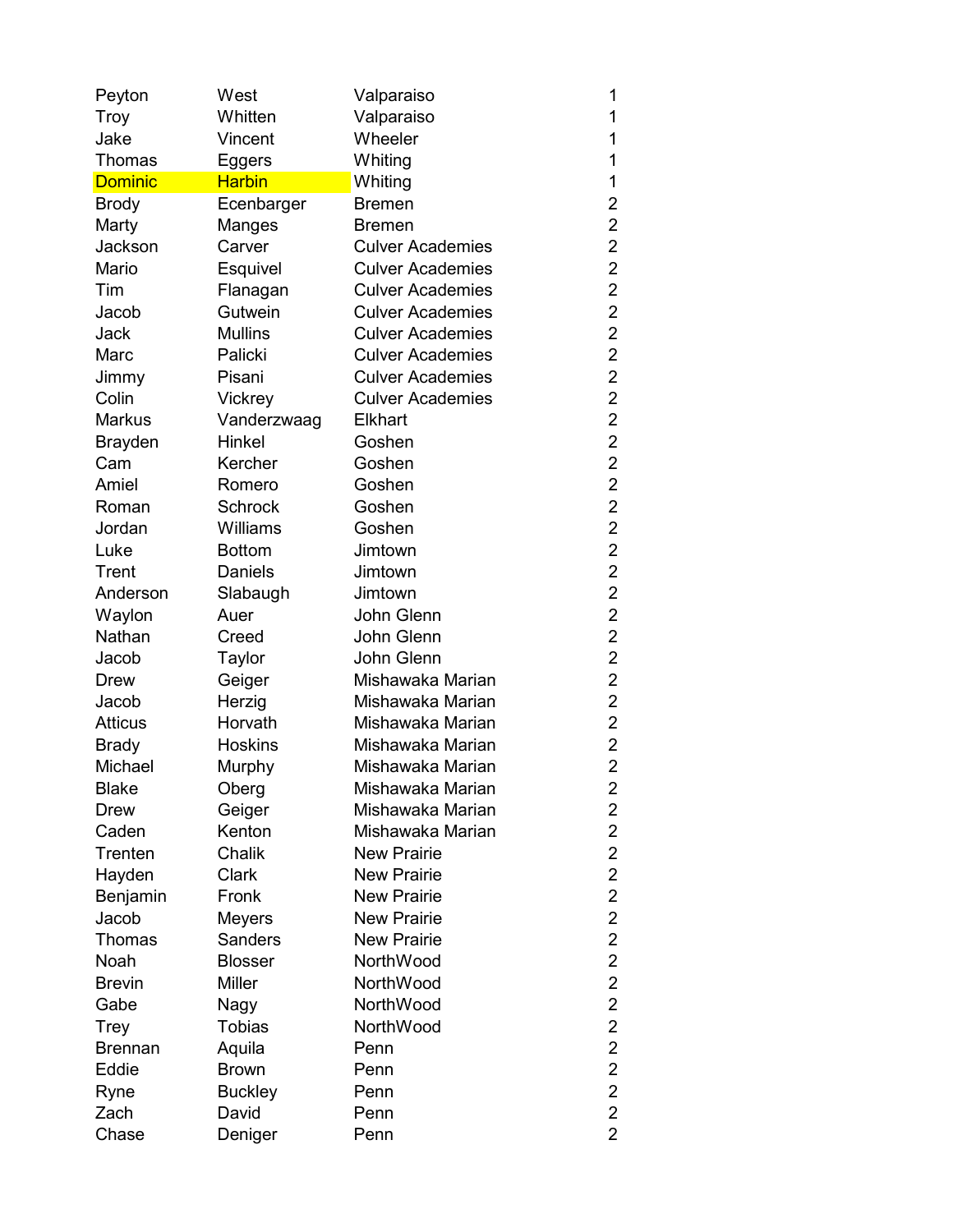| Fulton           | Penn                                                                                                                                                                 | 2                                                                                                                                                                                                                                                                                                                                                                                              |
|------------------|----------------------------------------------------------------------------------------------------------------------------------------------------------------------|------------------------------------------------------------------------------------------------------------------------------------------------------------------------------------------------------------------------------------------------------------------------------------------------------------------------------------------------------------------------------------------------|
| Goralczyk        | Penn                                                                                                                                                                 | $\overline{2}$                                                                                                                                                                                                                                                                                                                                                                                 |
| Haas             | Penn                                                                                                                                                                 | $\overline{2}$                                                                                                                                                                                                                                                                                                                                                                                 |
| Jankowski        | Penn                                                                                                                                                                 | $\overline{2}$                                                                                                                                                                                                                                                                                                                                                                                 |
| Mrozinski        | Penn                                                                                                                                                                 | $\overline{c}$                                                                                                                                                                                                                                                                                                                                                                                 |
| Paquette         | Penn                                                                                                                                                                 | $\overline{2}$                                                                                                                                                                                                                                                                                                                                                                                 |
| <b>Riffel</b>    | Penn                                                                                                                                                                 | $\overline{2}$                                                                                                                                                                                                                                                                                                                                                                                 |
| Szynski          | Penn                                                                                                                                                                 | $\overline{2}$                                                                                                                                                                                                                                                                                                                                                                                 |
| Wilson           | Penn                                                                                                                                                                 | $\overline{2}$                                                                                                                                                                                                                                                                                                                                                                                 |
| Zhang            | Penn                                                                                                                                                                 | $\overline{2}$                                                                                                                                                                                                                                                                                                                                                                                 |
| Deahl            | Saint Joseph                                                                                                                                                         | $\overline{2}$                                                                                                                                                                                                                                                                                                                                                                                 |
| <b>Duddleson</b> | Saint Joseph                                                                                                                                                         | $\overline{2}$                                                                                                                                                                                                                                                                                                                                                                                 |
| Kamanda          | Saint Joseph                                                                                                                                                         | $\overline{2}$                                                                                                                                                                                                                                                                                                                                                                                 |
| Kennedy          | Saint Joseph                                                                                                                                                         | $\overline{2}$                                                                                                                                                                                                                                                                                                                                                                                 |
| Przybylski       | Saint Joseph                                                                                                                                                         | $\overline{2}$                                                                                                                                                                                                                                                                                                                                                                                 |
| Sanchez          | Saint Joseph                                                                                                                                                         | $\overline{2}$                                                                                                                                                                                                                                                                                                                                                                                 |
| Jones            | South Bend John Adams                                                                                                                                                | $\overline{2}$                                                                                                                                                                                                                                                                                                                                                                                 |
| Jones            | South Bend John Adams                                                                                                                                                | $\overline{2}$                                                                                                                                                                                                                                                                                                                                                                                 |
|                  | South Bend John Adams                                                                                                                                                | $\overline{2}$                                                                                                                                                                                                                                                                                                                                                                                 |
|                  |                                                                                                                                                                      | $\overline{2}$                                                                                                                                                                                                                                                                                                                                                                                 |
|                  |                                                                                                                                                                      | $\overline{2}$                                                                                                                                                                                                                                                                                                                                                                                 |
| <b>Binkerd</b>   | Warsaw                                                                                                                                                               | $\overline{2}$                                                                                                                                                                                                                                                                                                                                                                                 |
| Chew             |                                                                                                                                                                      | $\overline{2}$                                                                                                                                                                                                                                                                                                                                                                                 |
|                  |                                                                                                                                                                      | $\overline{\mathbf{c}}$                                                                                                                                                                                                                                                                                                                                                                        |
| Koontz           |                                                                                                                                                                      | $\overline{2}$                                                                                                                                                                                                                                                                                                                                                                                 |
|                  |                                                                                                                                                                      | $\overline{2}$                                                                                                                                                                                                                                                                                                                                                                                 |
|                  |                                                                                                                                                                      | $\overline{2}$                                                                                                                                                                                                                                                                                                                                                                                 |
|                  |                                                                                                                                                                      | $\overline{\mathbf{c}}$                                                                                                                                                                                                                                                                                                                                                                        |
|                  |                                                                                                                                                                      | 3                                                                                                                                                                                                                                                                                                                                                                                              |
|                  |                                                                                                                                                                      | 3                                                                                                                                                                                                                                                                                                                                                                                              |
|                  |                                                                                                                                                                      | 3                                                                                                                                                                                                                                                                                                                                                                                              |
| Hosek            |                                                                                                                                                                      | 3                                                                                                                                                                                                                                                                                                                                                                                              |
|                  |                                                                                                                                                                      | 3                                                                                                                                                                                                                                                                                                                                                                                              |
|                  |                                                                                                                                                                      | 3                                                                                                                                                                                                                                                                                                                                                                                              |
|                  | <b>Bellmont</b>                                                                                                                                                      | 3                                                                                                                                                                                                                                                                                                                                                                                              |
| Ulman            | <b>Bellmont</b>                                                                                                                                                      | 3                                                                                                                                                                                                                                                                                                                                                                                              |
| <b>Bulanda</b>   |                                                                                                                                                                      | 3                                                                                                                                                                                                                                                                                                                                                                                              |
|                  |                                                                                                                                                                      | 3                                                                                                                                                                                                                                                                                                                                                                                              |
| Garrett          |                                                                                                                                                                      | 3                                                                                                                                                                                                                                                                                                                                                                                              |
| Groves           |                                                                                                                                                                      | 3                                                                                                                                                                                                                                                                                                                                                                                              |
| Lee              |                                                                                                                                                                      | 3                                                                                                                                                                                                                                                                                                                                                                                              |
| Lehrman          |                                                                                                                                                                      | 3                                                                                                                                                                                                                                                                                                                                                                                              |
| Simcox           |                                                                                                                                                                      | 3                                                                                                                                                                                                                                                                                                                                                                                              |
| Vance            |                                                                                                                                                                      | 3                                                                                                                                                                                                                                                                                                                                                                                              |
| Witte            |                                                                                                                                                                      | 3                                                                                                                                                                                                                                                                                                                                                                                              |
| Linker           | <b>Bishop Luers</b>                                                                                                                                                  | 3                                                                                                                                                                                                                                                                                                                                                                                              |
| O'Connor         | <b>Bishop Luers</b>                                                                                                                                                  | 3                                                                                                                                                                                                                                                                                                                                                                                              |
| Gibson           | <b>Bluffton</b>                                                                                                                                                      | 3                                                                                                                                                                                                                                                                                                                                                                                              |
| Landis           | <b>Bluffton</b>                                                                                                                                                      | 3                                                                                                                                                                                                                                                                                                                                                                                              |
|                  | Thompson<br>Kingston<br>Taylor<br>Courtois<br>Shepherd<br>Stookey<br>Spitzmacher<br><b>Brandt</b><br><b>Buell</b><br>Hasselman<br>Saggars<br>Steury<br>Roop<br>Carey | South Bend Riley<br>South Bend Riley<br>Warsaw<br>Warsaw<br>Warsaw<br>Warsaw<br>Warsaw<br>Wawasee<br>Angola<br>Angola<br>Angola<br>Angola<br>Angola<br>Angola<br><b>Bishop Dwenger</b><br><b>Bishop Dwenger</b><br><b>Bishop Dwenger</b><br><b>Bishop Dwenger</b><br><b>Bishop Dwenger</b><br><b>Bishop Dwenger</b><br><b>Bishop Dwenger</b><br><b>Bishop Dwenger</b><br><b>Bishop Dwenger</b> |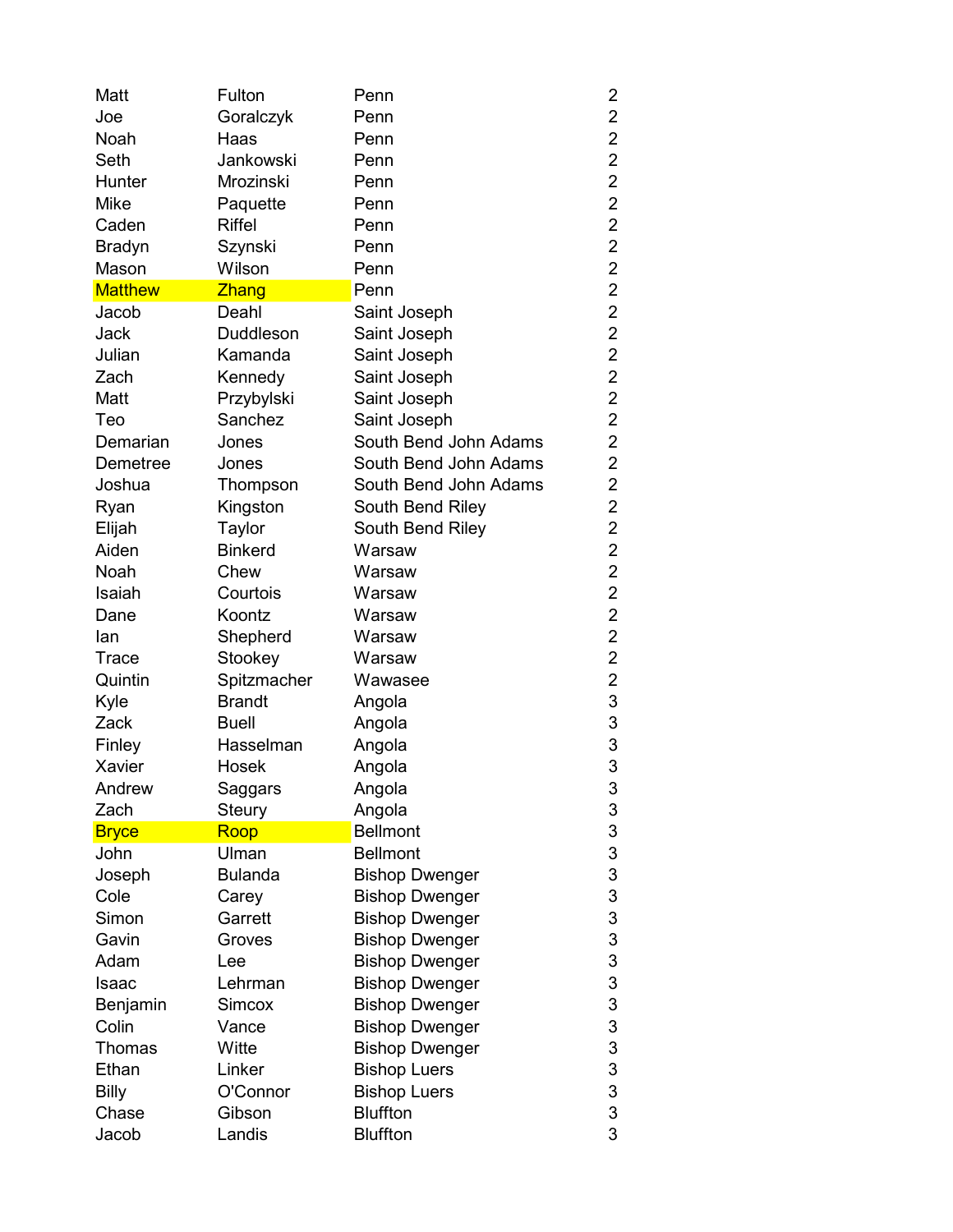| Gus            | <b>Martinez</b>     | <b>Bluffton</b>      | 3 |
|----------------|---------------------|----------------------|---|
| Carter         | McConnell           | <b>Bluffton</b>      | 3 |
| Ethan          | Beaupre'            | Carroll              | 3 |
| Jeff           | <b>Becker</b>       | Carroll              | 3 |
| Luke           | Carmody             | Carroll              | 3 |
| Jameson        | Coverstone          | Carroll              | 3 |
| Evan           | Jester              | Carroll              | 3 |
| Aiden          | Lazoff              | Carroll              | 3 |
| Max            | Malcolm             | Carroll              | 3 |
| Mark           | Murray              | Carroll              | 3 |
| Liam           | <b>Ottenweller</b>  | Carroll              | 3 |
| Alex           | Smith               | Carroll              | 3 |
| Aaron          | <b>Stewart</b>      | Carroll              | 3 |
| <b>Jackson</b> | <b>Hoover</b>       | <b>Central Noble</b> | 3 |
| Will           | Hoover              | <b>Central Noble</b> | 3 |
| <b>Brody</b>   | <b>Barker</b>       | Columbia City        | 3 |
| lan            | Clifford            | Columbia City        | 3 |
| Garrett        | Klefeker            | Columbia City        | 3 |
| Haley          |                     | Columbia City        | 3 |
| Landon         | Thompson            | Dekalb               | 3 |
| <b>Nick</b>    | Armstrong<br>Conrad | Dekalb               | 3 |
| Nathaniel      | Williams            | Dekalb               | 3 |
|                |                     | <b>East Noble</b>    | 3 |
| <b>Jaron</b>   | <b>Bobay</b>        |                      |   |
| <b>Brett</b>   | Christian           | <b>East Noble</b>    | 3 |
| Chris          | Hood                | East Noble           | 3 |
| <b>Nick</b>    | Munson              | <b>East Noble</b>    | 3 |
| Nathan         | <b>Richards</b>     | East Noble           | 3 |
| Aidan          | Sprague             | East Noble           | 3 |
| Dalton         | <b>Stinson</b>      | <b>East Noble</b>    | 3 |
| Rowan          | Zolman              | <b>East Noble</b>    | 3 |
| Kyler          | <b>Bibbee</b>       | Eastside             | 3 |
| Logan          | Capp                | Eastside             | 3 |
| Laban          | Davis               | Eastside             | 3 |
| Johnathon      | Eck                 | Eastside             | 3 |
| <b>Mathew</b>  | Jacobs              | Eastside             | 3 |
| Austin         | Custer              | Fairfield            | 3 |
| Johnathon      | Estep               | Fairfield            | 3 |
| <b>Brenan</b>  | Hochstetler         | Fairfield            | 3 |
| Grant          | <b>Thacker</b>      | Fairfield            | 3 |
| Dane           | Kilby               | Fort Wayne Northrop  | 3 |
| <b>Brayden</b> | <b>Baker</b>        | Garrett              | 3 |
| Trey           | <b>Richards</b>     | Garrett              | 3 |
| Payton         | Fields              | Heritage             | 3 |
| Noah           | Bonahoom            | Homestead            | 3 |
| Torianno       | Franklin            | Homestead            | 3 |
| Grant          | Hire                | Homestead            | 3 |
| Jacob          | Scavo               | Homestead            | 3 |
| Aaron          | Wagner              | Homestead            | 3 |
| Evan           | Clark               | Lakeland             | 3 |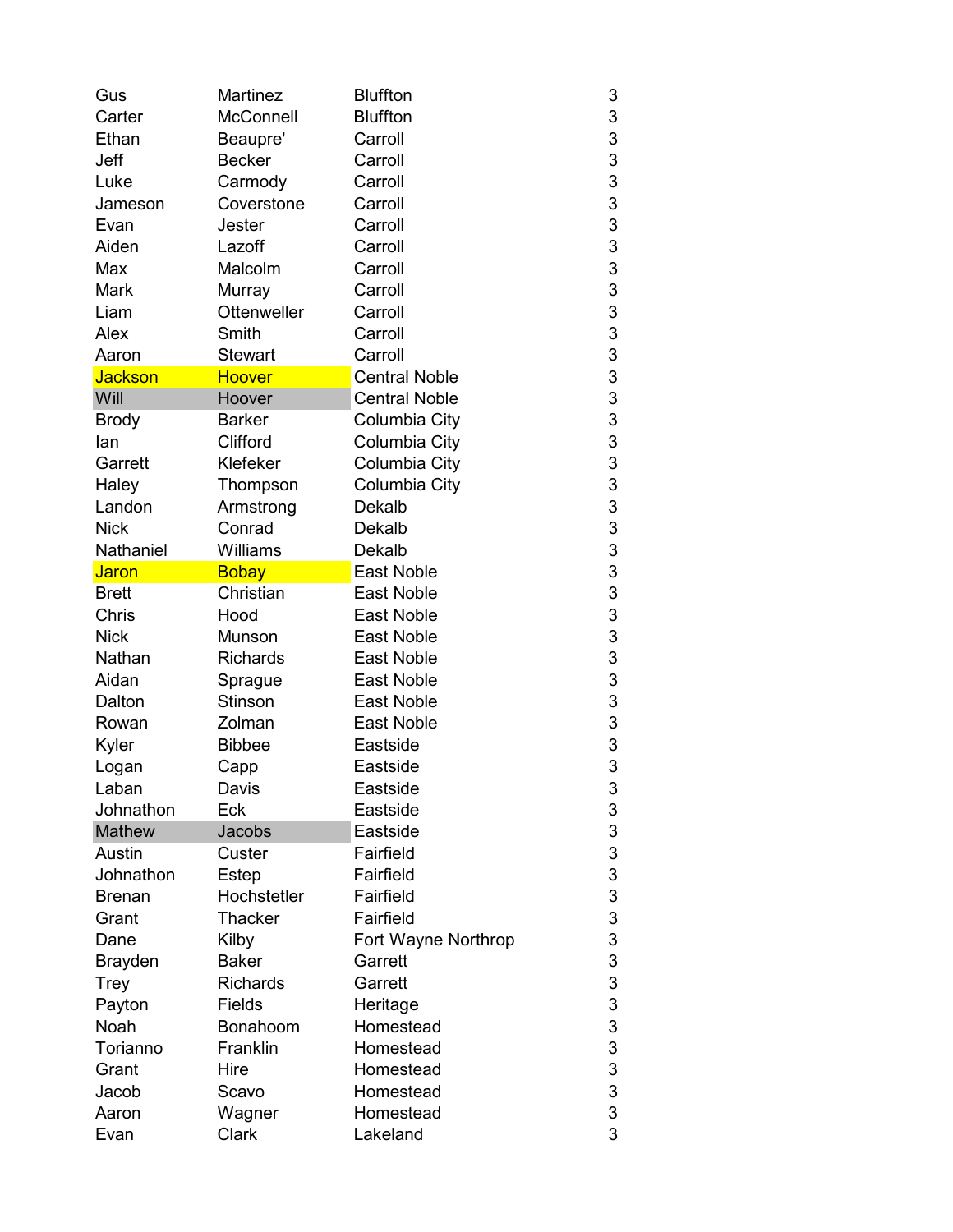| Jensen                  | <b>Miller</b>  | Lakeland                   | 3      |
|-------------------------|----------------|----------------------------|--------|
| Leo                     | Munoz          | Lakeland                   | 3      |
| Quinlinn                | Raber          | Lakeland                   | 3      |
| Cole                    | Schiffli       | Lakeland                   | 3      |
| Demetrious              | Allen          | Leo                        | 3      |
| Jackson                 | <b>Barbour</b> | Leo                        | 3      |
| Carson                  | Hoeppner       | Leo                        | 3      |
| Landen                  | Livingston     | Leo                        | 3      |
| Kaeden                  | <b>Miller</b>  | Leo                        | 3      |
| Mason                   | Sheron         | Leo                        | 3      |
| Bo                      | Morgan         | Norwell                    | 3      |
| Sam                     | Levitz         | <b>Prairie Heights</b>     | 3      |
| Cody                    | Melson         | <b>Prairie Heights</b>     | 3      |
| Colton                  | Penick         | <b>Prairie Heights</b>     | 3      |
| Luke                    | Severe         | <b>Prairie Heights</b>     | 3      |
| AJ                      | Dull           | South Adams                | 3      |
| Colin                   | Subler         | South Adams                | 3      |
| Peter                   | <b>Bradley</b> | <b>West Noble</b>          | 3      |
| Kolby                   | Knox           | <b>West Noble</b>          | 3      |
| Adam                    | <b>Nelson</b>  | <b>West Noble</b>          | 3      |
| <b>Braxton</b>          | Pruitt         | <b>West Noble</b>          | 3      |
| Jackson                 | Ayres          | Carroll                    | 4      |
| Garrison                | Hickle         | Caston                     | 4      |
| <b>Sam</b>              | <b>Smith</b>   | Caston                     | 4      |
|                         |                |                            | 4      |
|                         |                |                            |        |
| Parker                  | <b>Minks</b>   | <b>Clinton Prairie</b>     |        |
| Kaden                   | Mullendore     | <b>Clinton Prairie</b>     | 4      |
| Colton                  | Winberg        | Delphi                     | 4      |
| Jared                   | McCarthy       | <b>Fountain Central</b>    | 4      |
| Austin                  | <b>Pickett</b> | <b>Fountain Central</b>    | 4      |
| Cooper                  | Crum           | Harrison (WL)              | 4      |
| Garrett                 | Marshall       | Harrison (WL)              | 4      |
| Hunter                  | Newman         | Harrison (WL)              | 4      |
| Charlie                 | Olivetti       | Harrison (WL)              | 4      |
| Drew                    | Payne          | Harrison (WL)              | 4      |
| Trevor                  | <b>Busse</b>   | Knox High School           | 4      |
| Justin                  | <b>Brady</b>   | Lafayette Central Catholic | 4      |
| Crescenciano            | Rodriguez      | Lafayette Central Catholic | 4      |
| Joseph                  | <b>Stair</b>   | Lafayette Central Catholic | 4      |
| Micheal                 | Holsclaw       | Lafayette Jefferson        | 4      |
| Mauro                   | Pablo-Mendoza  | Lafayette Jefferson        | 4      |
| <b>Brady</b>            | Preston        | Lafayette Jefferson        | 4      |
| Xhavion                 | Reese          | Lafayette Jefferson        | 4      |
| <b>Brendan</b>          | Segal          | Lafayette Jefferson        | 4      |
| Steven                  | Stephany       | Lafayette Jefferson        | 4      |
| Luke                    | Davis          | Lewis Cass                 | 4      |
| Erick                   | Hardy          | <b>Lewis Cass</b>          | 4      |
| John                    | Scott          | Logansport                 | 4      |
| Richard<br><b>Brody</b> | Bui<br>Fine    | McCutcheon<br>McCutcheon   | 4<br>4 |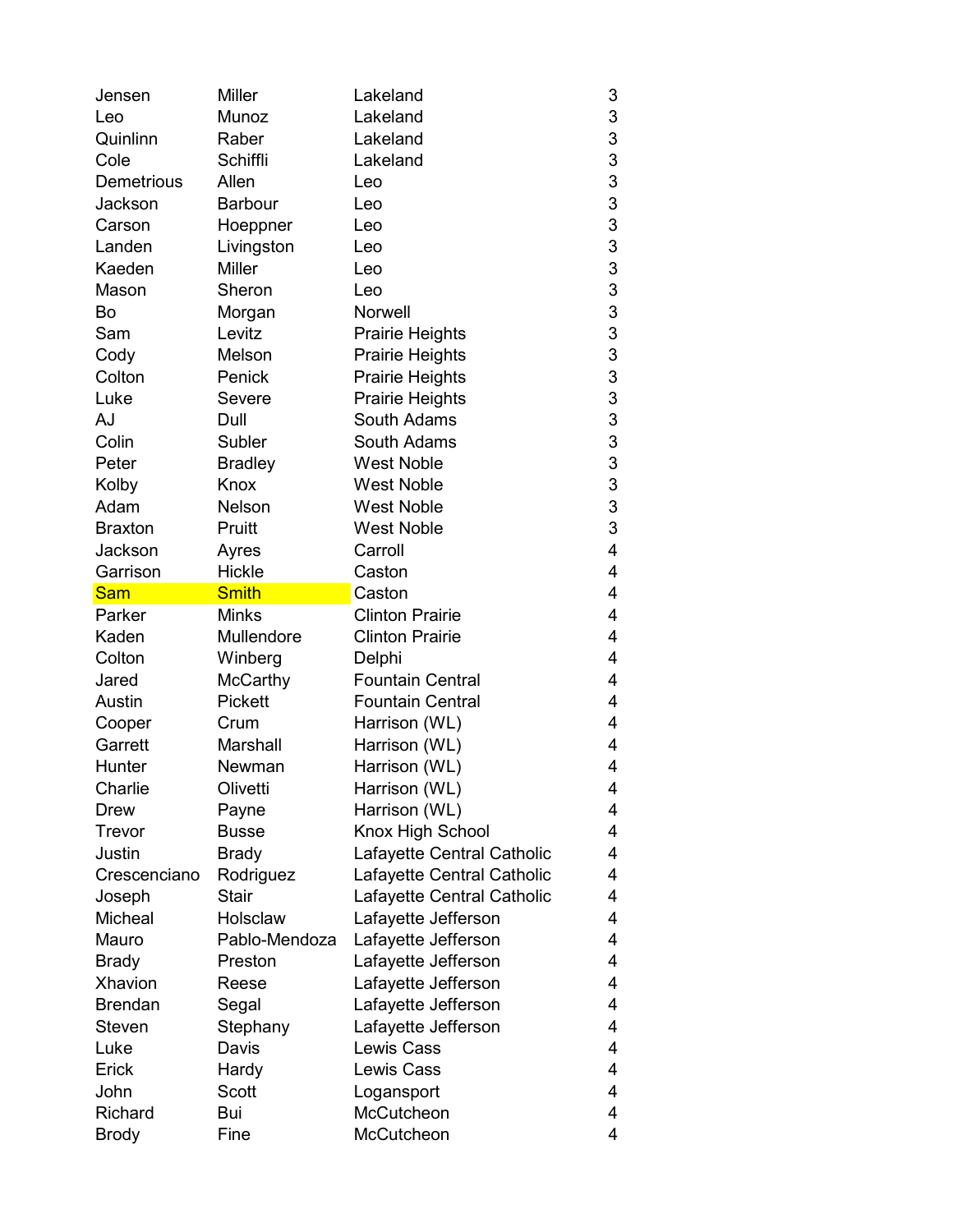| Conner         | Gertzen         | McCutcheon                | 4 |
|----------------|-----------------|---------------------------|---|
| Jadon          | Lawrence        | <b>McCutcheon</b>         | 4 |
| Aaron          | Salazar         | McCutcheon                | 4 |
| John           | <b>Schnerre</b> | McCutcheon                | 4 |
| Jaden          | Shackelford     | <b>McCutcheon</b>         | 4 |
| Owen           | Frasure         | North Judson              | 4 |
| Tanner         | Hampton         | North Judson              | 4 |
| Ardyn          | Calinski        | <b>North Newton</b>       | 4 |
| Gavin          | Johnson         | <b>North Newton</b>       | 4 |
| Parker         | Smith           | North White               | 4 |
| Tate           | Drone           | <b>Rensselaer Central</b> | 4 |
| Dylan          | Kidd            | <b>Rensselaer Central</b> | 4 |
| Jacob          | Pickering       | <b>Rensselaer Central</b> | 4 |
| Cameron        | Ford            | Seeger                    | 4 |
| Blayden        | Huber           | <b>West Central</b>       | 4 |
| Connor         | <b>Barket</b>   | <b>West Lafayette</b>     | 4 |
| <b>Nate</b>    | <b>Brown</b>    | <b>West Lafayette</b>     | 4 |
| Quin           | Custer          | <b>West Lafayette</b>     | 4 |
| Jaxon          | Deutsch         | <b>West Lafayette</b>     | 4 |
| JT             | Downey          | <b>West Lafayette</b>     | 4 |
| <b>Drew</b>    | <b>Folkers</b>  | West Lafayette            | 4 |
| Jonathan       | Llamas          | <b>West Lafayette</b>     | 4 |
| Cannon         | Melchi          | West Lafayette            | 4 |
| <b>Mariere</b> | Omonode         | West Lafayette            | 4 |
| <b>Brice</b>   | <b>Rider</b>    | <b>West Lafayette</b>     | 4 |
| Jaxon          | Roudebush       | Winamac                   | 4 |
| <b>Brenden</b> | <b>Day</b>      | Winamac                   | 4 |
| Jaden          | Terry           | Winamac                   | 4 |
| Andrew         | <b>Dietz</b>    | Anderson                  | 5 |
| Тy             | Lawler          | Anderson                  | 5 |
| <b>Tyler</b>   | Lawler          | Anderson                  | 5 |
| Caigen         | Malone          | Anderson                  | 5 |
| Caigen         | Malone          | Anderson                  | 5 |
| Wyatt          | Bilby           | Delta                     | 5 |
| Parker         | Faletic         | Delta                     | 5 |
| <b>Titus</b>   | Hill            | Delta                     | 5 |
| Luke           | <b>Miller</b>   | Delta                     | 5 |
| Mason          | <b>Neal</b>     | Delta                     | 5 |
| Jacob          | Royal           | Delta                     | 5 |
| <b>Braxton</b> | <b>Bowser</b>   | Eastbrook                 | 5 |
| <b>Brody</b>   | <b>Brodkorb</b> | Eastbrook                 | 5 |
| Jarren         | Clupper         | Eastbrook                 | 5 |
| Isaiah         | Dalton          | Eastbrook                 | 5 |
| Isaac          | Rans            | Eastbrook                 | 5 |
| Lucas          | <b>Shilts</b>   | Eastbrook                 | 5 |
| Michael        | Zolman          | Eastbrook                 | 5 |
| Timothy "T.J." | Weeks           | Eastern - Greentown       | 5 |
| Dillinger      | Porter          | Eastern - Greentown       | 5 |
|                |                 |                           |   |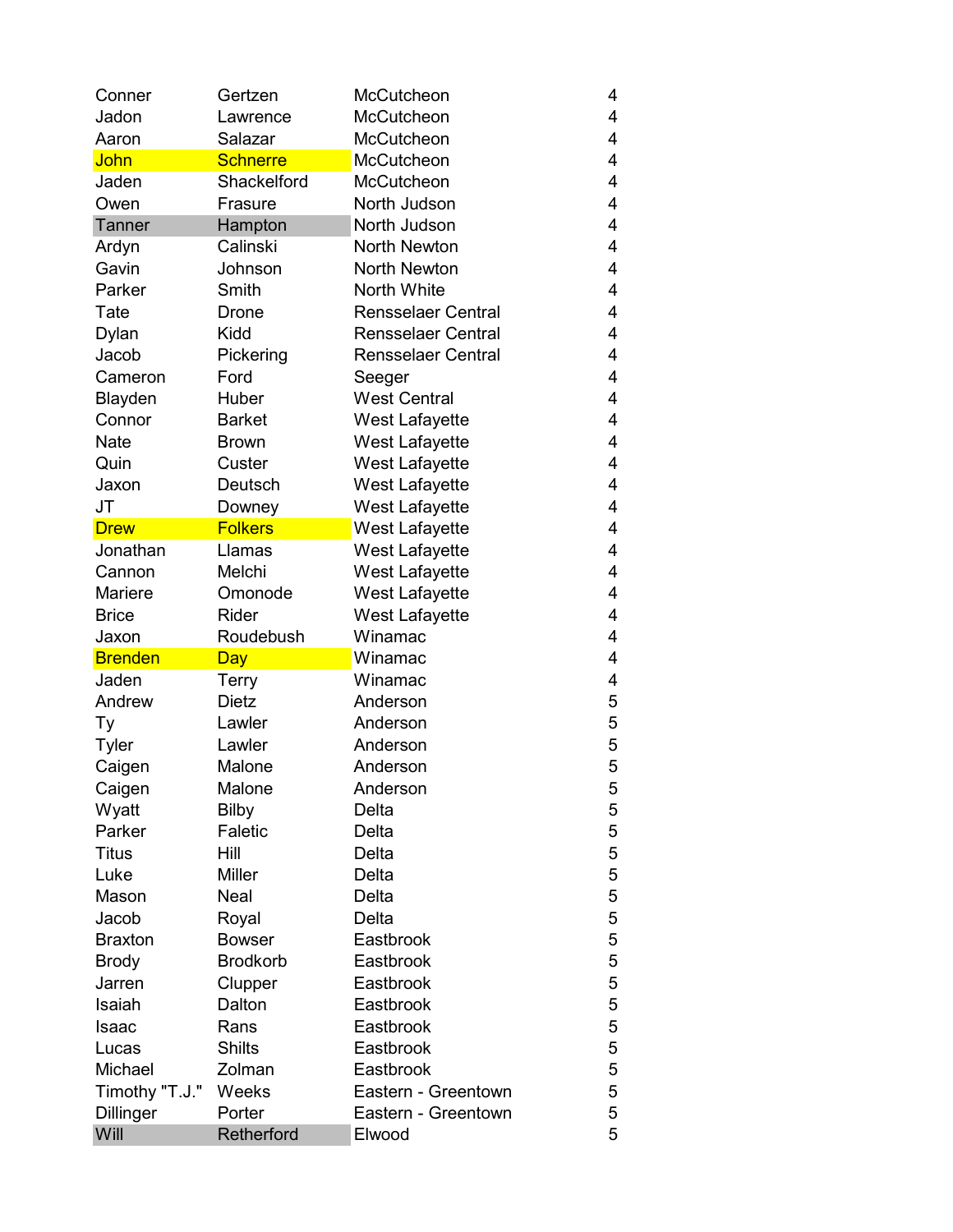| Corbin          | Alexander          | Frankton                | 5      |
|-----------------|--------------------|-------------------------|--------|
| Luke            | Harrison           | Frankton                | 5      |
| Ephrem          | Nunley             | Frankton                | 5      |
| Jackson         | Shirley            | Frankton                | 5      |
| Gavin           | <b>Bramel</b>      | <b>Hamilton Heights</b> | 5      |
| C.J.            | Fettig             | <b>Hamilton Heights</b> | 5      |
| Collin          | Gilmore            | <b>Hamilton Heights</b> | 5      |
| John            | Glenn              | <b>Hamilton Heights</b> | 5      |
| Guy             | Griffey            | <b>Hamilton Heights</b> | 5      |
| Harrison        | Hochstedler        | <b>Hamilton Heights</b> | 5      |
| <b>Nate</b>     | Hulen              | <b>Hamilton Heights</b> | 5      |
| Isaac           | Tuma               | <b>Hamilton Heights</b> | 5      |
| Wyatt           | Couch              | Huntington North        | 5      |
| Garret          | Johnson            | <b>Huntington North</b> | 5      |
| <b>Bailey</b>   | Landrum            | <b>Huntington North</b> | 5      |
| Keagan          | Landrum            | <b>Huntington North</b> | 5      |
| Cam             | <b>McCarver</b>    | <b>Huntington North</b> | 5      |
| Lucas           | Thorn              | <b>Huntington North</b> | 5      |
| <b>Dillon</b>   | Trout              | <b>Huntington North</b> | 5      |
| Landon          | Zeider             | <b>Huntington North</b> | 5      |
| Sam             | Dunlavey           | <b>Jay County</b>       | 5      |
| Quinn           | Faulkner           | <b>Jay County</b>       | 5      |
| <b>Kess</b>     | <b>McBride</b>     | <b>Jay County</b>       | 5      |
| Aaron           | Wittwer            | <b>Jay County</b>       | 5      |
| Carson          | Campbell           | Mississinewa            | 5      |
|                 |                    |                         |        |
| Peyton          | <b>McPeak</b>      | Mississinewa            | 5      |
| Caleb           | Snyder             | <b>Monroe Central</b>   | 5      |
| Triston         | Whitney            | <b>Muncie Central</b>   | 5      |
| Seth            | Ireland            | North Miami             | 5      |
| Trevor          | Simons             | North Miami             | 5      |
| <b>Brayden</b>  | <b>Masters</b>     | Peru                    | 5      |
| Chase           | <b>Seifert</b>     | Peru                    | 5      |
| Jovany          | <b>Fuentes</b>     | Tipton                  | 5      |
| <b>Nick</b>     | Hughes             | Tipton                  | 5      |
| <b>Bryce</b>    | Kesterson          | Tipton                  | 5      |
| <b>Nate</b>     | Powell             | Tipton                  | 5      |
| <b>Drew</b>     | <b>Servies</b>     | Tipton                  | 5      |
| Aden            | Tolle              | Tipton                  | 5      |
| <b>Ross</b>     | <b>Cassity</b>     | <b>Tri-Central</b>      | 5      |
| Ethan           | Bowsman            | <b>Twin Lakes</b>       | 5      |
| <b>Brandon</b>  | Franscoviak        | <b>Twin Lakes</b>       | 5      |
| Luke            | Geiger             | <b>Twin Lakes</b>       | 5      |
| Carson          | Kelley             | <b>Twin Lakes</b>       | 5      |
| Colin           | Seymour            | <b>Twin Lakes</b>       | 5      |
| Rhett           | Berryman           | Western                 | 5      |
| Dylan           | <b>Bryant</b>      | Western                 | 5      |
| Garrett         | Lupoi              | Western                 | 5      |
| Aidan<br>Hayden | Oliver<br>Shepherd | Western<br>Western      | 5<br>5 |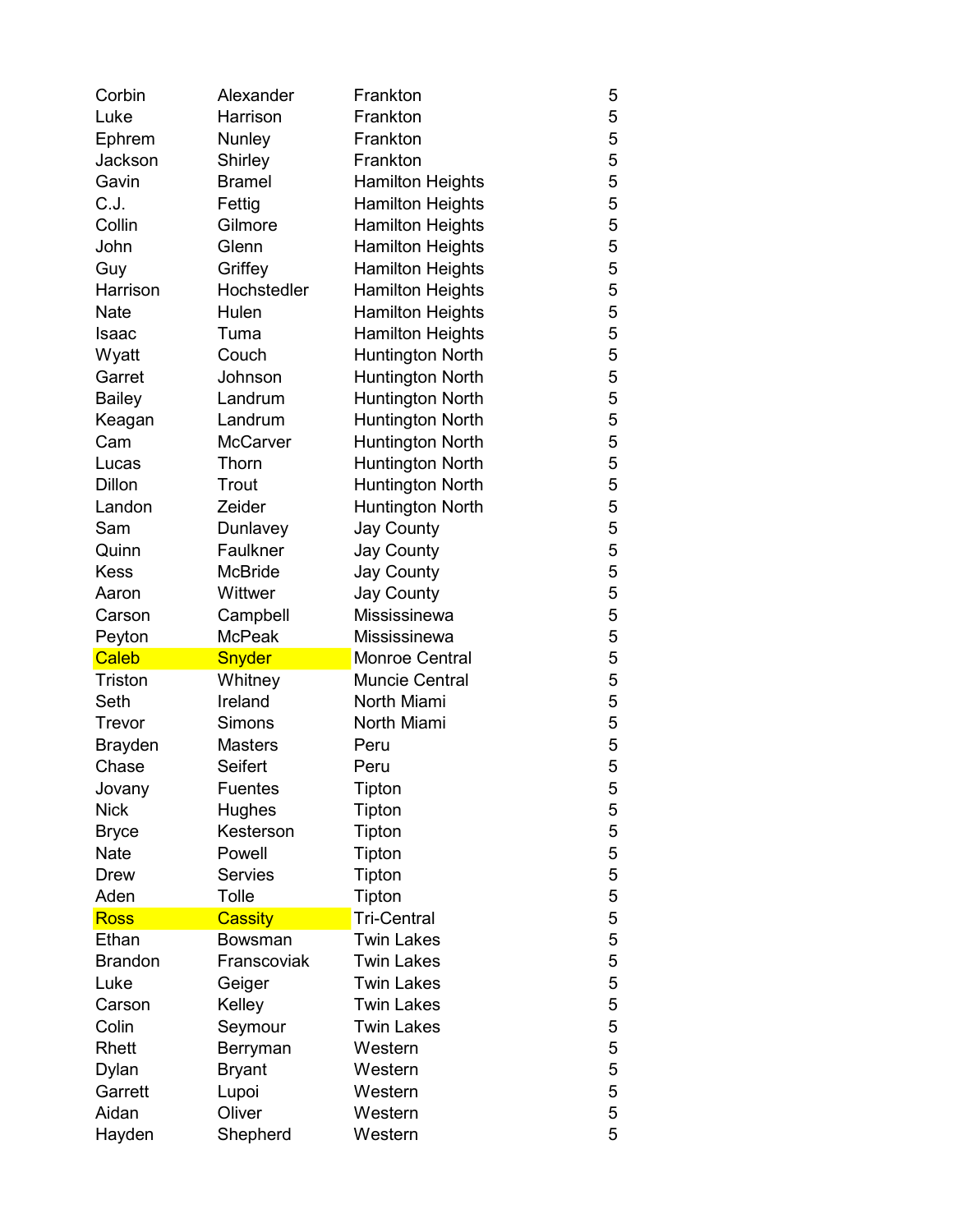| Alex            | Watkins          | Western             | 5 |
|-----------------|------------------|---------------------|---|
| Austin          | <b>Kreps</b>     | Whitko              | 5 |
| <b>Brooks</b>   | <b>Burelison</b> | Winchester          | 5 |
| <b>Maddox</b>   | Rose             | Winchester          | 5 |
| <b>Brayden</b>  | Tippett          | Winchester          | 5 |
| Carter          | Loveless         | Yorktown            | 5 |
| Lanre           | Ajayi            | Avon                | 6 |
| Damon           | Gruca            | Avon                | 6 |
| Jake            | Leeper           | Avon                | 6 |
| Danny           | Norocea          | Avon                | 6 |
| Garrett         | Dalton           | Brownsburg          | 6 |
| <b>Nicholas</b> | <b>Easters</b>   | Brownsburg          | 6 |
| Alex            | Hoover           | <b>Brownsburg</b>   | 6 |
| Connor          | Lambert          | Brownsburg          | 6 |
| Mico            | Mendoza          | Brownsburg          | 6 |
| Denys           | Miroshnyk        | Brownsburg          | 6 |
| Shiven          | Patel            | Brownsburg          | 6 |
| Christopher     | Runyon           | Brownsburg          | 6 |
| Hunter          | Coats            | Cascade             | 6 |
| Jackson         | Mantooth         | Cascade             | 6 |
| <b>Braden</b>   | Potters          | Cascade             | 6 |
| Cameron         | <b>Beaty</b>     | Danville            | 6 |
| Kaleb           | Caudle           | Danville            | 6 |
| <b>Braxton</b>  | Fulwider         | Danville            | 6 |
| Caleb           | <b>McRoberts</b> | Danville            | 6 |
| Ryan            | Smith            | Danville            | 6 |
| Mark            | Hernandez        | Greencastle         | 6 |
| Jayson          | Sparks           | Greencastle         | 6 |
| <b>Brayton</b>  | Bowen            | Lebanon             | 6 |
| <b>Nick</b>     | Finney           | Lebanon             | 6 |
| Jack            | Reynolds         | Lebanon             | 6 |
| Max             | Williams         | Lebanon             | 6 |
| <b>Bracey</b>   | Breneman         | Linton-Stockton     | 6 |
| Gabe            | Eslinger         | Linton-Stockton     | 6 |
| Cameron         | Goodman          | Linton-Stockton     | 6 |
| Jackson         | Lynn             | Linton-Stockton     | 6 |
| Jaydan          | Miller           | Linton-Stockton     | 6 |
| Kaulin          | Padgett          | Linton-Stockton     | 6 |
| Eli             | Poe              | Linton-Stockton     | 6 |
| Ayden           | Riggleman        | Linton-Stockton     | 6 |
| <b>Drew</b>     | Smith            | Linton-Stockton     | 6 |
| <b>Riddick</b>  | <b>Bolton</b>    | <b>Martinsville</b> | 6 |
| <b>Braxton</b>  | <b>Dilley</b>    | <b>Martinsville</b> | 6 |
| Westyn          | Pemberton        | <b>Martinsville</b> | 6 |
| Tanner          | Smith            | <b>Martinsville</b> | 6 |
| Tanner          | Smith            | <b>Martinsville</b> | 6 |
| Damien          | Albrecht         | Mooresville         | 6 |
| Gideon          | <b>Brimmage</b>  | Mooresville         | 6 |
| Luke            | <b>Bullock</b>   | Mooresville         | 6 |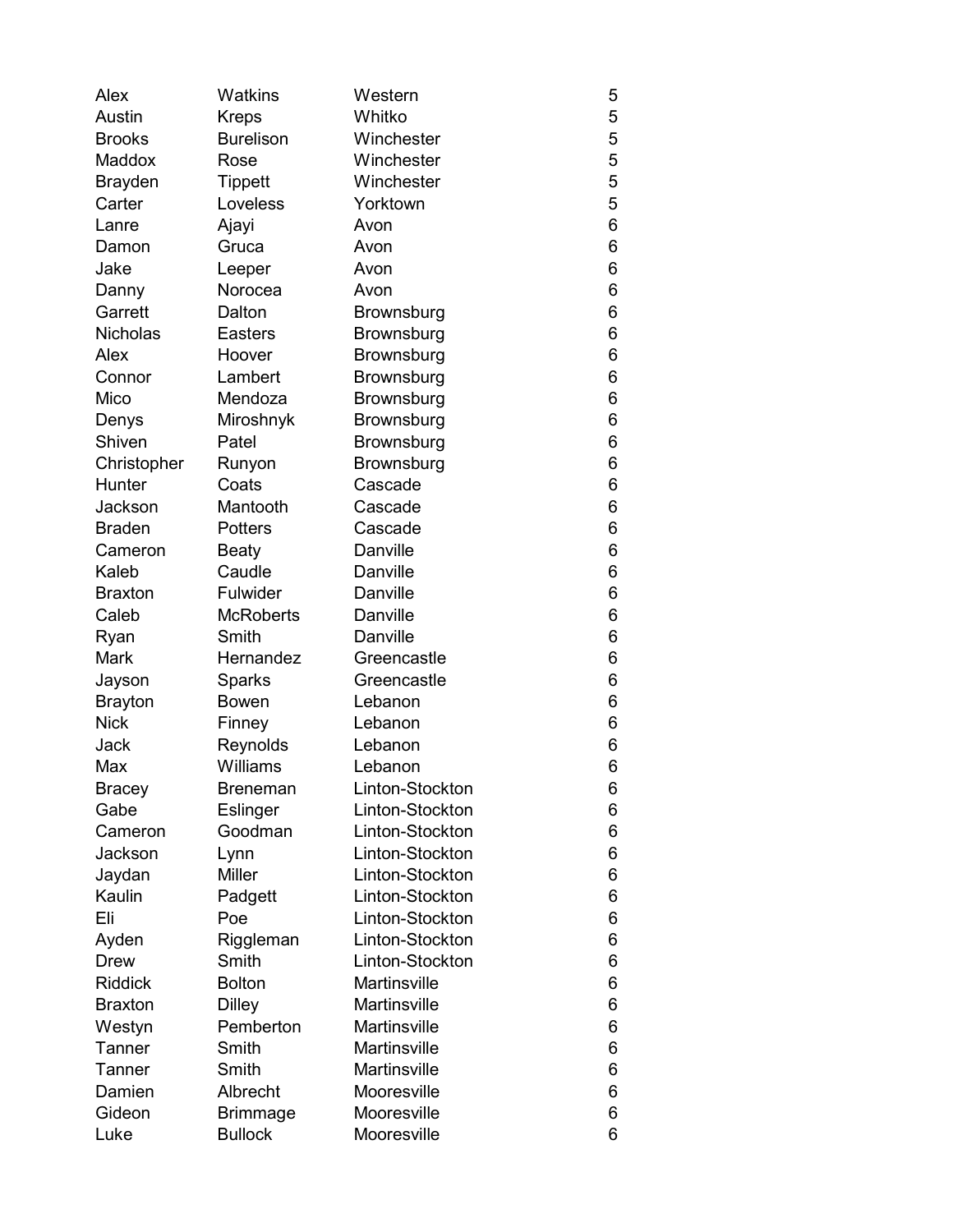| John            | Clampitt        | Mooresville                    | 6              |
|-----------------|-----------------|--------------------------------|----------------|
| <b>Brad</b>     | <b>Hess</b>     | Mooresville                    | 6              |
| Ashtyn          | Holtzclaw       | Mooresville                    | 6              |
| Isaac           | Skaggs          | Mooresville                    | 6              |
| Wil             | Campbell        | North Montgomery               | 6              |
| Ben             | Cody            | North Montgomery               | 6              |
| Ethan           | Gayler          | North Montgomery               | 6              |
| Donavan         | Haworth         | North Montgomery               | 6              |
| Gabe            | Laws            | North Montgomery               | 6              |
| <b>Nick</b>     | Norman          | North Montgomery               | 6              |
| <b>Benjamin</b> | <b>Pietsch</b>  | North Montgomery               | 6              |
| Jamyson         | Roche           | North Montgomery               | 6              |
| Gunner          | <b>Burress</b>  | <b>North Putnam</b>            | 6              |
| Vincent         | <b>Bonomo</b>   | <b>Northview</b>               | 6              |
| Easton          | Morgan          | Northview                      | 6              |
| Dillon          | White           | Northview                      | 6              |
| <b>Nic</b>      | <b>Baker</b>    | Plainfield                     | 6              |
| Kyle            | Hayden          | Plainfield                     | 6              |
| Colin           | Hoy             | Plainfield                     | 6              |
| Garrett         | Kane            | Plainfield                     | 6              |
| Luke            | LeClerc         | Plainfield                     | 6              |
| Cooper          | Springs         | Plainfield                     | 6              |
| Cael            | Vanderbush      | Plainfield                     | 6              |
| <b>Blake</b>    | Woodard         | Plainfield                     | 6              |
| <b>Matthew</b>  | Goodpaster      | South Putnam                   | 6              |
|                 |                 |                                |                |
| Anthony         | Garzolini       | South Vermillion               | 6              |
| James           | Mancourt        | South Vermillion               | 6              |
| Griffin         | Klingerman      | <b>Terre Haute North</b>       | 6              |
| Samuel          | <b>Saunders</b> | <b>Terre Haute North</b>       | 6              |
| Trey            | Herrin          | <b>Terre Haute South</b>       | 6              |
| Nathan          | Lommock         | <b>Terre Haute South</b>       | 6              |
| Parker          | Mahurin         | <b>Terre Haute South</b>       | 6              |
| Mekhi           | Moore           | Terre Haute South              | 6              |
| Aaron           | Peters          | <b>Terre Haute South</b>       | 6              |
| Levon           | Warrington      | <b>Terre Haute South</b>       | 6              |
| Sam             | Johnson         | <b>Traders Point Christian</b> | 6              |
| Raegen          | Smith           | <b>Traders Point Christian</b> | 6              |
| Jackson         | Wilhite         | <b>Traders Point Christian</b> | 6              |
| Will            | <b>Barta</b>    | <b>Western Boone</b>           | 6              |
| Santiago        | Aguilar         | <b>Zionsville</b>              | 6              |
| Will            | Keller          | <b>Zionsville</b>              | 6              |
| Aiden           | Krein           | <b>Zionsville</b>              | 6              |
| Adam            | Longmire        | Zionsville                     | 6              |
| Colin           | Price           | <b>Zionsville</b>              | 6              |
| Owen            | Readinger       | <b>Zionsville</b>              | 6              |
| Reid            | Wesley          | Zionsville                     | 6              |
| Jon             | Zimpfer         | <b>Zionsville</b>              | 6              |
| T.J.            | Alexander       | <b>Bishop Chatard</b>          | $\overline{7}$ |
| Cooper          | <b>Berry</b>    | <b>Bishop Chatard</b>          | $\overline{7}$ |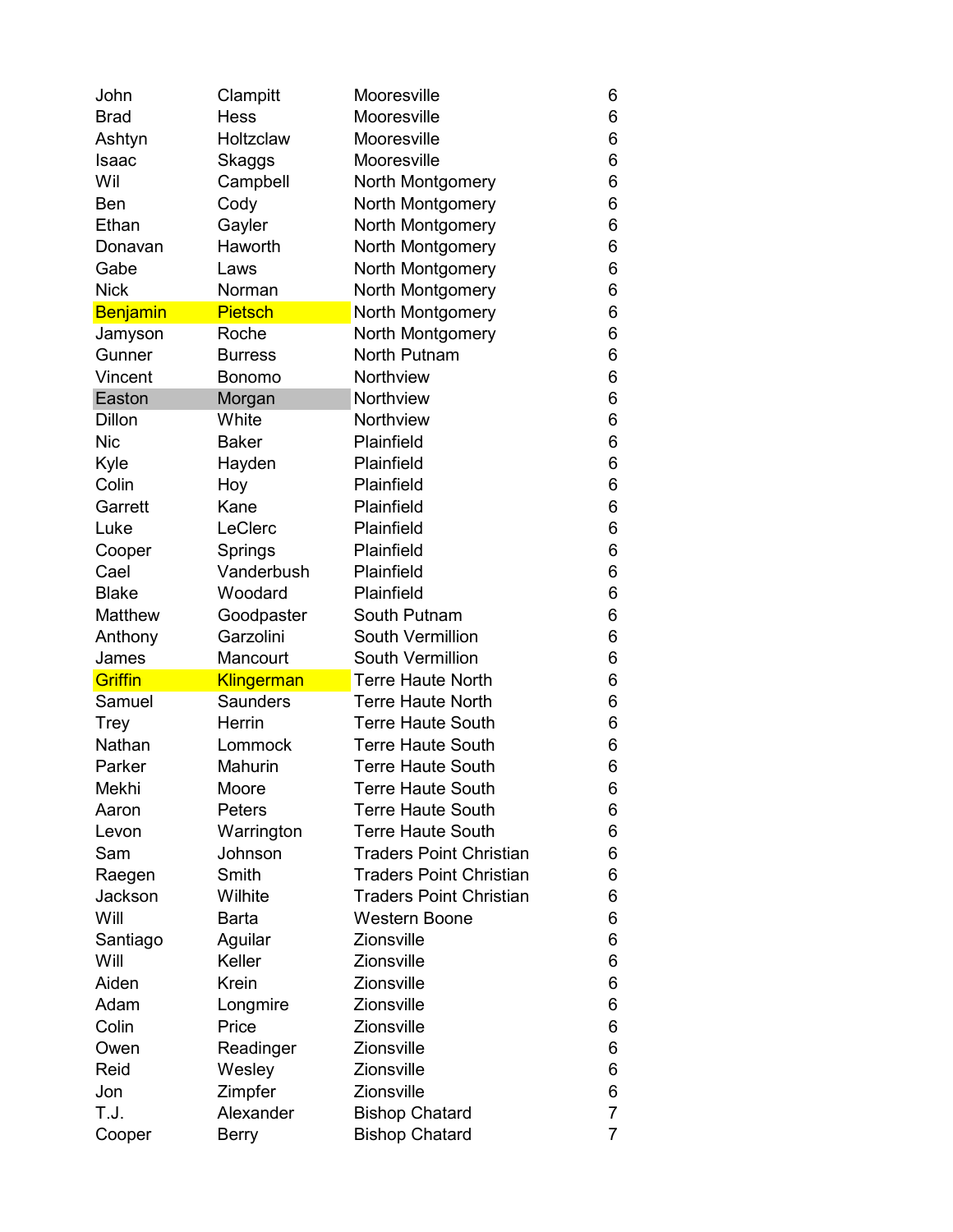| Michael        | <b>Borchers</b>   | <b>Bishop Chatard</b>  | 7              |
|----------------|-------------------|------------------------|----------------|
| <b>Brady</b>   | <b>Braun</b>      | <b>Bishop Chatard</b>  | 7              |
| Patrick        | Countryman        | <b>Bishop Chatard</b>  | 7              |
| Tanner         | Quackenbush       | <b>Bishop Chatard</b>  | $\overline{7}$ |
| <b>Brandon</b> | Salas             | <b>Bishop Chatard</b>  | $\overline{7}$ |
| Carter         | St. John          | <b>Bishop Chatard</b>  | $\overline{7}$ |
| Anthony        | Annee             | <b>Brebeuf Jesuit</b>  | $\overline{7}$ |
| Aiden          | Clinton           | <b>Brebeuf Jesuit</b>  | $\overline{7}$ |
| Lucky          | <b>Deignan</b>    | <b>Brebeuf Jesuit</b>  | $\overline{7}$ |
| Alex           | Haney             | <b>Brebeuf Jesuit</b>  | $\overline{7}$ |
| Jaiden         | Hughes            | <b>Brebeuf Jesuit</b>  | $\overline{7}$ |
| Michael        | Irk               | <b>Brebeuf Jesuit</b>  | $\overline{7}$ |
| Jeremiah       | Jackson           | <b>Brebeuf Jesuit</b>  | 7              |
| Ryan           | Kersteff          | <b>Brebeuf Jesuit</b>  | 7              |
| Sully          | Meyer             | <b>Brebeuf Jesuit</b>  | $\overline{7}$ |
| Mide           | Osuntokun         | <b>Brebeuf Jesuit</b>  | $\overline{7}$ |
| Garrett        | Reamaer           | <b>Brebeuf Jesuit</b>  | 7              |
| Andrew         | Spolyar           | <b>Brebeuf Jesuit</b>  | $\overline{7}$ |
| Jack           | Steinkamp         | <b>Brebeuf Jesuit</b>  | $\overline{7}$ |
| Joe            | <b>Strickland</b> | <b>Brebeuf Jesuit</b>  | 7              |
| <b>Clark</b>   | <b>Sweet</b>      | <b>Brebeuf Jesuit</b>  | $\overline{7}$ |
| Rob            | Tuttle            | <b>Brebeuf Jesuit</b>  | $\overline{7}$ |
| Max            | <b>Walters</b>    | <b>Brebeuf Jesuit</b>  | $\overline{7}$ |
| Benjamin       | Valle             | <b>Cardinal Ritter</b> | $\overline{7}$ |
| Gavin          | Crooke            | Cathedral              | $\overline{7}$ |
| Andrew         | <b>Dittoe</b>     | Cathedral              | $\overline{7}$ |
| Chris          | Farah             | Cathedral              | 7              |
| Lane           | Fowler            | Cathedral              | $\overline{7}$ |
| <b>Nick</b>    | Fox               | Cathedral              | $\overline{7}$ |
| Matt           | Fritton           | Cathedral              | $\overline{7}$ |
| Jack           | Goheen            | Cathedral              | $\overline{7}$ |
| Ben            | Gomez             | Cathedral              | $\overline{7}$ |
| Michael        | Greene            | Cathedral              | 7              |
| Jacob          | <b>Hasbrook</b>   | Cathedral              | 7              |
| Daniel         | Hughes            | Cathedral              | 7              |
| Cooper         | Koers             | Cathedral              | $\overline{7}$ |
| John           | Koppin            | Cathedral              | $\overline{7}$ |
| Anthony        | Kwiatkowski       | Cathedral              | 7              |
| <b>Bryce</b>   | Llewellyn         | Cathedral              | 7              |
| Seth           | Mencer            | Cathedral              | $\overline{7}$ |
| Hudson         | <b>Miller</b>     | Cathedral              | $\overline{7}$ |
| Sam            | Neal              | Cathedral              | 7              |
| Navi           | Neale             | Cathedral              | $\overline{7}$ |
| Michael        | Page              | Cathedral              | 7              |
| Gabriel        | Plummer           | Cathedral              | $\overline{7}$ |
| Justin         | Sage              | Cathedral              | $\overline{7}$ |
| Steven         | Schnur            | Cathedral              | 7              |
| John           | Sheddy            | Cathedral              | 7              |
| Parker         | Spellacy          | Cathedral              | $\overline{7}$ |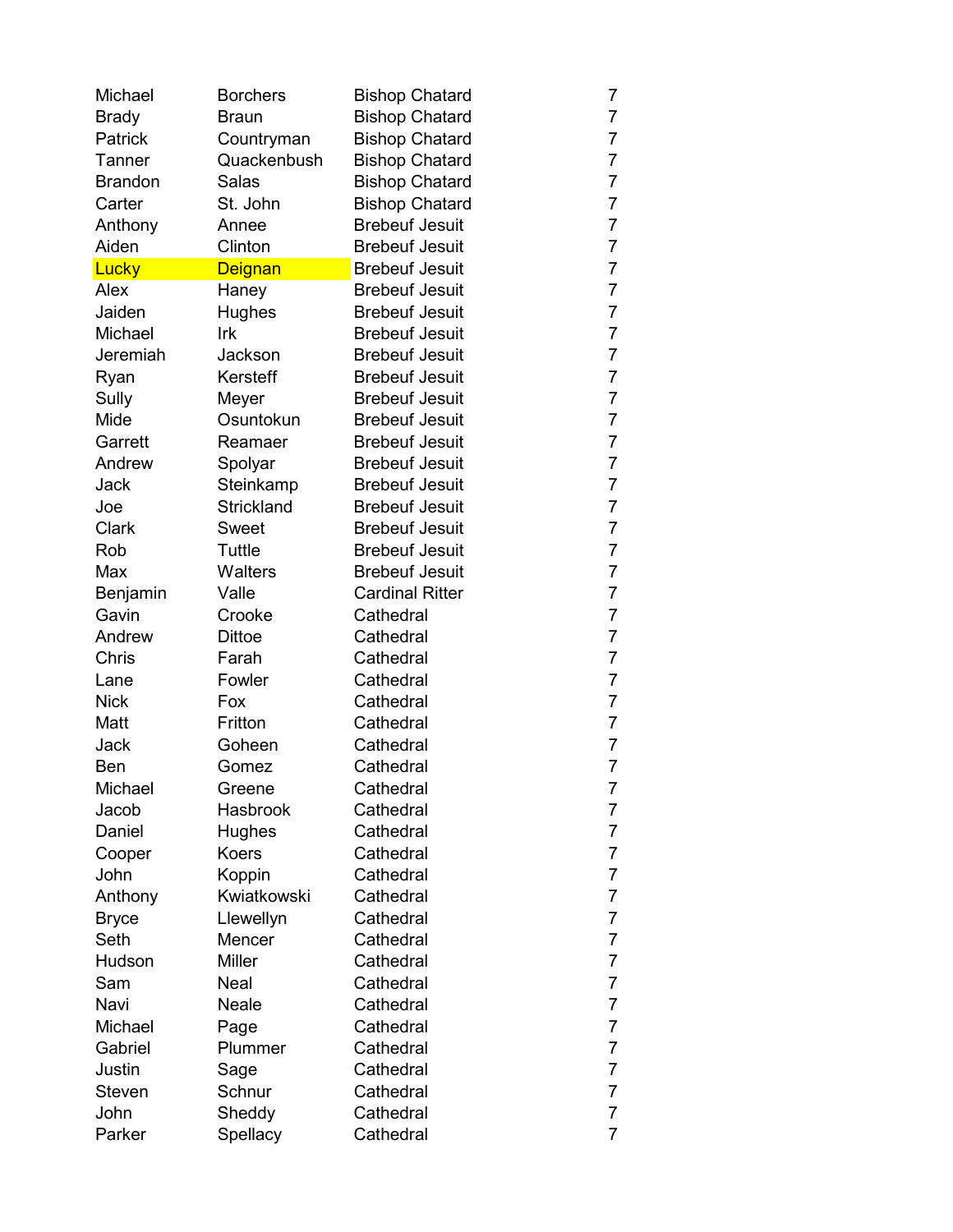| Sir Jonathon   | Thompson         | Cathedral                 | 7              |
|----------------|------------------|---------------------------|----------------|
| Jeffrey        | <b>Utzinger</b>  | Cathedral                 | $\overline{7}$ |
| <b>Blake</b>   | Williams         | Cathedral                 | $\overline{7}$ |
| Kyle           | Zumdome          | Cathedral                 | $\overline{7}$ |
| Jordan         | Gross            | <b>Covenant Christian</b> | $\overline{7}$ |
| Will           | Lyons            | <b>Covenant Christian</b> | $\overline{7}$ |
| Trey           | Replogle         | <b>Covenant Christian</b> | $\overline{7}$ |
| Ethan          | <b>Sparks</b>    | <b>Covenant Christian</b> | $\overline{7}$ |
| Elijah         | <b>Morris</b>    | <b>Franklin Central</b>   | $\overline{7}$ |
| Keegan         | <b>Broderick</b> | Heritage Christian        | $\overline{7}$ |
| Mateo          | Jesch            | Heritage Christian        | $\overline{7}$ |
| Ethan          | Orstead          | Heritage Christian        | $\overline{7}$ |
| Zac            | Schloemer        | Heritage Christian        | $\overline{7}$ |
| Camden         | Wolfe            | Heritage Christian        | 7              |
| <b>Brandon</b> | <b>Brooks</b>    | Indianapolis Lutheran     | $\overline{7}$ |
| Ethan          | Hill             | Indianapolis Lutheran     | 7              |
| Jake           | Pasch            | Indianapolis Lutheran     | 7              |
| Kyle           | <b>Stewart</b>   | Indianapolis Lutheran     | $\overline{7}$ |
| Devy           | <b>Brown</b>     | <b>Lawrence Central</b>   | $\overline{7}$ |
| Jordan         | Carroll          | <b>Lawrence Central</b>   | $\overline{7}$ |
| Jahmad         | Harmon           | <b>Lawrence Central</b>   | $\overline{7}$ |
| <b>Tyler</b>   | Heavener         | <b>Lawrence Central</b>   | $\overline{7}$ |
| Monte          | May              | <b>Lawrence Central</b>   | $\overline{7}$ |
| Kaiden         | Wickline         | <b>Lawrence Central</b>   | $\overline{7}$ |
| Daniel         | Ahrendt          | <b>Lawrence North</b>     | $\overline{7}$ |
| Matthew        | Dempsey          | <b>Lawrence North</b>     | $\overline{7}$ |
| Eli            | <b>Bernstein</b> | <b>North Central</b>      | $\overline{7}$ |
| George         | Erwin            | Park Tudor                | $\overline{7}$ |
| Luke           | Hayes            | Park Tudor                | $\overline{7}$ |
| Aaron          | Roach            | Park Tudor                | $\overline{7}$ |
| Seth           | <b>Bradbury</b>  | Perry Meridian            | $\overline{7}$ |
| John           | Orina            | Perry Meridian            | $\overline{7}$ |
| <b>Alexis</b>  | Ramirez-Tello    | Perry Meridian            | 7              |
| Mason          | Rohlman          | Perry Meridian            | 7              |
| Kameron        | Jackson          | Pike                      | 7              |
| Israel         | Ogunmoyero       | Pike                      | $\overline{7}$ |
| Mike           | Gallagher        | Roncalli                  | $\overline{7}$ |
| Mike           | Hegwood          | Roncalli                  | 7              |
| Gabe           | Horn             | Roncalli                  | 7              |
| Aidan          | Leffler          | Roncalli                  | 7              |
| Justin         | Lewis            | Roncalli                  | $\overline{7}$ |
| Joey           | Milto            | Roncalli                  | 7              |
| Will           | Morse            | Roncalli                  | $\overline{7}$ |
| Daniel         | O'Connor         | Roncalli                  | 7              |
| Sam            | Secrest          | Roncalli                  | $\overline{7}$ |
| Griffin        | Fine             | Scecina                   | $\overline{7}$ |
| Alex           | Mendoza          | Scecina                   | 7              |
| Christian      | Merriweather     | Scecina                   | 7              |
| Matthew        | Preston          | Scecina                   | $\overline{7}$ |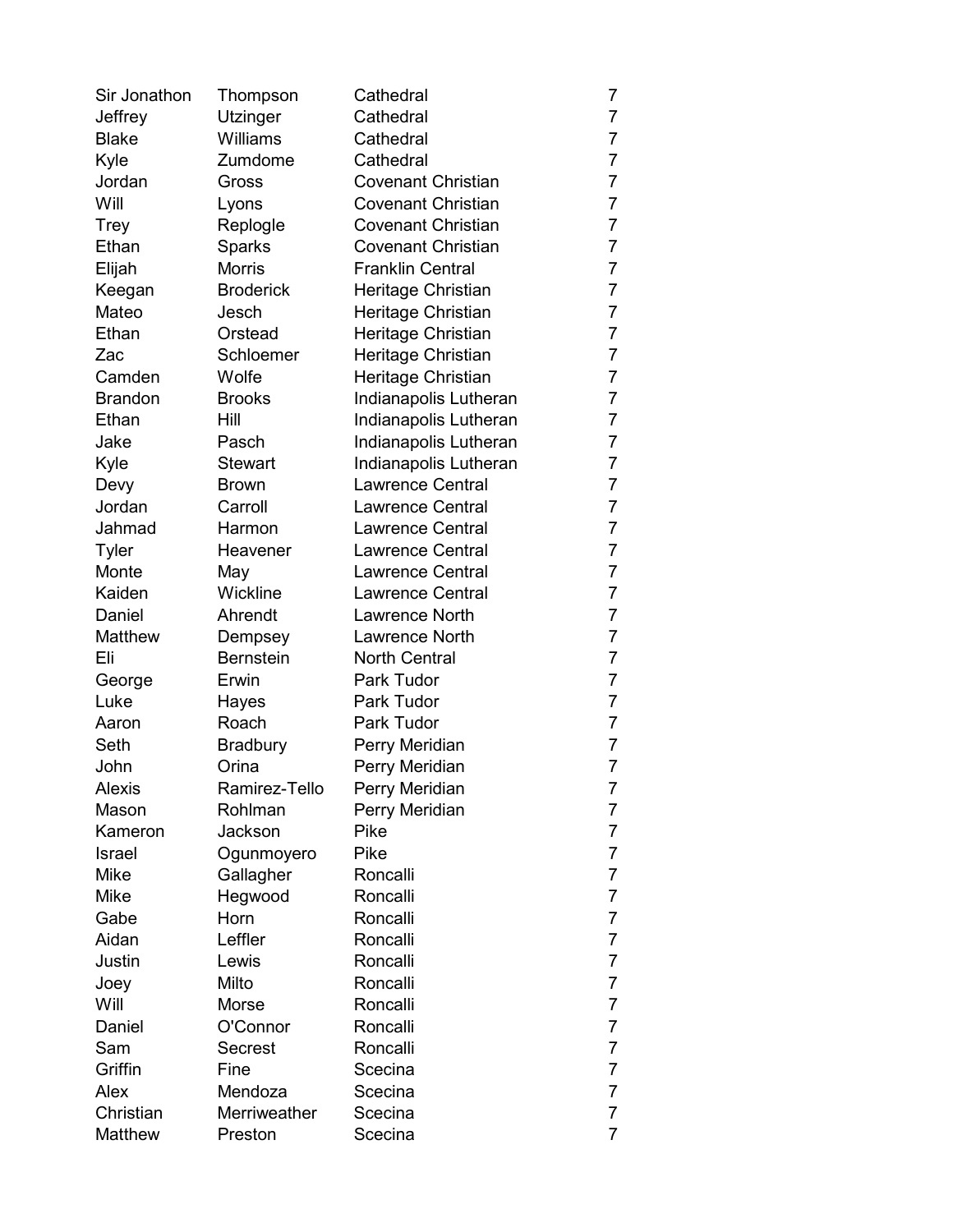| Luke                    | Soultz         | Scecina               | 7              |
|-------------------------|----------------|-----------------------|----------------|
| Trevor                  | Chambers       | Southport             | 7              |
| Mason                   | Piatt          | Southport             | $\overline{7}$ |
| Jackson                 | Golden         | Speedway              | $\overline{7}$ |
| <b>Bryce</b>            | Robinson       | Speedway              | $\overline{7}$ |
| Ibrahim                 | Shaw           | Speedway              | $\overline{7}$ |
| Reis                    | Walker         | Speedway              | $\overline{7}$ |
| Jayden                  | Mays           | Triton                | $\overline{7}$ |
| Richard                 | Covington      | <b>Warren Central</b> | 7              |
| Jaci                    | Merchant       | <b>Warren Central</b> | $\overline{7}$ |
| Quinn                   | Sholar         | <b>Warren Central</b> | 7              |
| <b>Brion</b>            | Stephens       | <b>Warren Central</b> | $\overline{7}$ |
| William                 | Victery        | <b>Warren Central</b> | 7              |
| Tobi                    | Aluko          | <b>Ben Davis</b>      | 8              |
| Keylen                  | Davis          | <b>Ben Davis</b>      | 8              |
| Reese                   | Hardesty       | <b>Ben Davis</b>      | 8              |
| <b>Marcus</b>           | Howard         | <b>Ben Davis</b>      | 8              |
| Dalijah                 | <b>Marks</b>   | <b>Ben Davis</b>      | 8              |
| <b>Brady</b>            | <b>Simmons</b> | <b>Ben Davis</b>      | 8              |
| Keoke                   | Toomer         | <b>Ben Davis</b>      | 8              |
| Devon                   | Wiley          | <b>Ben Davis</b>      | 8              |
| Lucas                   | Amick          | Carmel                | 8              |
| Evan                    | <b>Brehl</b>   | Carmel                | 8              |
| <b>Bryce</b>            | Cannon         | Carmel                | 8              |
| Garrett                 | Fernandez      | Carmel                | 8              |
| <b>Broderick</b>        | Frey           | Carmel                | 8              |
| Benjamin                | Jeffery        | Carmel                | 8              |
| Lleyton                 | Lukowski       | Carmel                | 8              |
| Zachary                 | Osborne        | Carmel                | 8              |
| Lawson                  | <b>Sinnis</b>  | Carmel                | 8              |
| William                 | Spraetz        | Carmel                | 8              |
| Jack                    | <b>Stark</b>   | Carmel                | 8              |
| William                 | Webster        | Carmel                | 8              |
| Solomon                 | Williams       | Carmel                | 8              |
| Zachary                 | Alexander      | <b>Center Grove</b>   | 8              |
| Shane                   | <b>Bennett</b> | <b>Center Grove</b>   | 8              |
| Sam                     | <b>Buras</b>   | <b>Center Grove</b>   | 8              |
| Mitchell                | Evans          | <b>Center Grove</b>   | 8              |
| Austin                  | Green          | <b>Center Grove</b>   | 8              |
| Owen                    | Green          | <b>Center Grove</b>   | 8              |
| Jaxon Spencer Klusmeier |                | <b>Center Grove</b>   | 8              |
| Jacob                   | <b>Newlin</b>  | <b>Center Grove</b>   | 8              |
| <b>Braxton</b>          | <b>Ridens</b>  | <b>Center Grove</b>   | 8              |
| Earl                    | Ridlen         | <b>Center Grove</b>   | 8              |
| Harrison                | Stomps         | <b>Center Grove</b>   | 8              |
| <b>Brandon</b>          | Wheat          | <b>Center Grove</b>   | 8              |
| Carson                  | Wools          | <b>Center Grove</b>   | 8              |
| Graham                  | <b>Butler</b>  | Centerville           | 8              |
| Devin                   | Frazier        | Centerville           | 8              |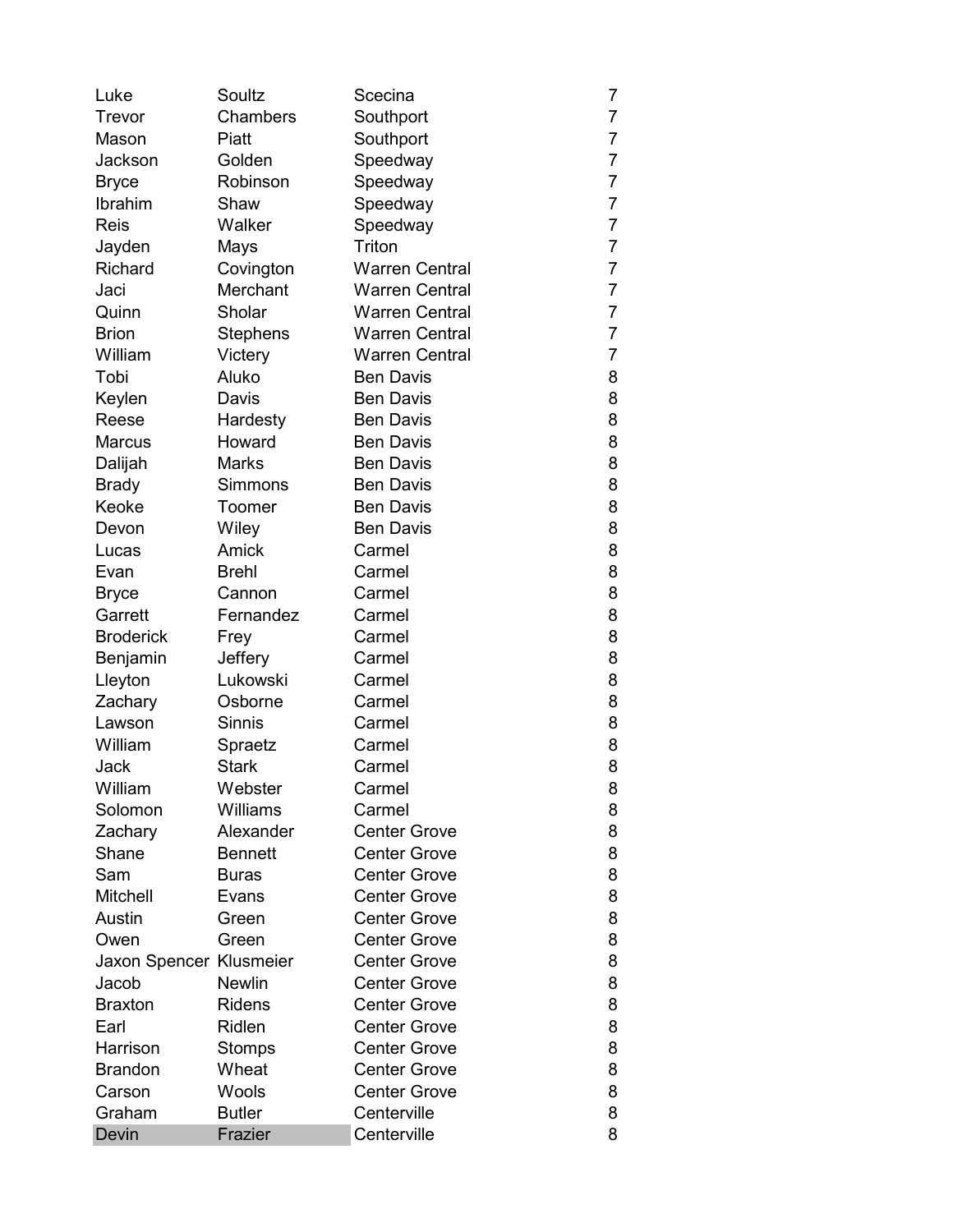| Peyton         | Heaston              | Centerville                  | 8 |
|----------------|----------------------|------------------------------|---|
| Kyle           | Lanman               | Centerville                  | 8 |
| Memphis        | Lee                  | Centerville                  | 8 |
| Avery          | McCoy                | Centerville                  | 8 |
| Keegen         | <b>Schlotterbeck</b> | Centerville                  | 8 |
| Luke           | Tinkle               | Centerville                  | 8 |
| Jackson        | Akers                | <b>Fishers</b>               | 8 |
| Jake           | Gates                | <b>Fishers</b>               | 8 |
| Jaxon          | Hyatt                | <b>Fishers</b>               | 8 |
| Curtis         | Kearschner           | <b>Fishers</b>               | 8 |
| <b>Tyler</b>   | Lewton               | <b>Fishers</b>               | 8 |
| <b>Brady</b>   | <b>Miller</b>        | <b>Fishers</b>               | 8 |
| Dawson         | Scally               | <b>Fishers</b>               | 8 |
| Jeffrey        | <b>Simmons</b>       | <b>Fishers</b>               | 8 |
| Caleb          | VanDer Kamp          | <b>Fishers</b>               | 8 |
| Sam            | Hall                 | <b>Greenfield Central</b>    | 8 |
| Logan          | <b>Masters</b>       | <b>Greenfield Central</b>    | 8 |
| Josh           | VanOsdol             | <b>Greenfield Central</b>    | 8 |
| <b>Brayden</b> | Gardener             | Greenwood                    | 8 |
| Alex           | Honeycutt            | Greenwood                    | 8 |
| Jacob          | Rose                 | Greenwood                    | 8 |
| Gavin          | Ruppert              | Greenwood                    | 8 |
| Dylan          | <b>Balcer</b>        | <b>Guerin Catholic</b>       | 8 |
| Tanner         | Finley               | <b>Guerin Catholic</b>       | 8 |
| Ryan           | Glenn                | <b>Guerin Catholic</b>       | 8 |
| Sam            | <b>Miller</b>        | <b>Guerin Catholic</b>       | 8 |
| Max            | <b>Nickell</b>       | <b>Guerin Catholic</b>       | 8 |
| Adam           | Novelen              | <b>Guerin Catholic</b>       | 8 |
| Luke           | <b>Schenk</b>        | <b>Guerin Catholic</b>       | 8 |
| Scotty         | Smith                | <b>Guerin Catholic</b>       | 8 |
| Charlie        | Stordy               | <b>Guerin Catholic</b>       | 8 |
| lan            | <b>Bucher</b>        | <b>Hamilton Southeastern</b> | 8 |
| Jackson        | Constantine          | <b>Hamilton Southeastern</b> | 8 |
| Will           | Gerig                | <b>Hamilton Southeastern</b> | 8 |
| Alex           | Geroulis             | <b>Hamilton Southeastern</b> | 8 |
| Jack           | Greer                | <b>Hamilton Southeastern</b> | 8 |
| Jon            | Grubbs               | <b>Hamilton Southeastern</b> | 8 |
| Sam            | Jacobs               | <b>Hamilton Southeastern</b> | 8 |
| Josh           | Jones                | <b>Hamilton Southeastern</b> | 8 |
| Isaiah         | Kegley               | <b>Hamilton Southeastern</b> | 8 |
| Andrew         | Parker               | <b>Hamilton Southeastern</b> | 8 |
| Jackson        | Philhower            | <b>Hamilton Southeastern</b> | 8 |
| Mitch          | Rittman              | <b>Hamilton Southeastern</b> | 8 |
| Connor         | Ruhnow               | <b>Hamilton Southeastern</b> | 8 |
| Louden         | Sundling             | <b>Hamilton Southeastern</b> | 8 |
| Noah           | Wolf                 | <b>Hamilton Southeastern</b> | 8 |
| <b>Wade</b>    | <b>Toth</b>          | Knightstown                  | 8 |
| William        | Alexander            | Lapel                        | 8 |
| Clayton        | McMillan             | Lapel                        | 8 |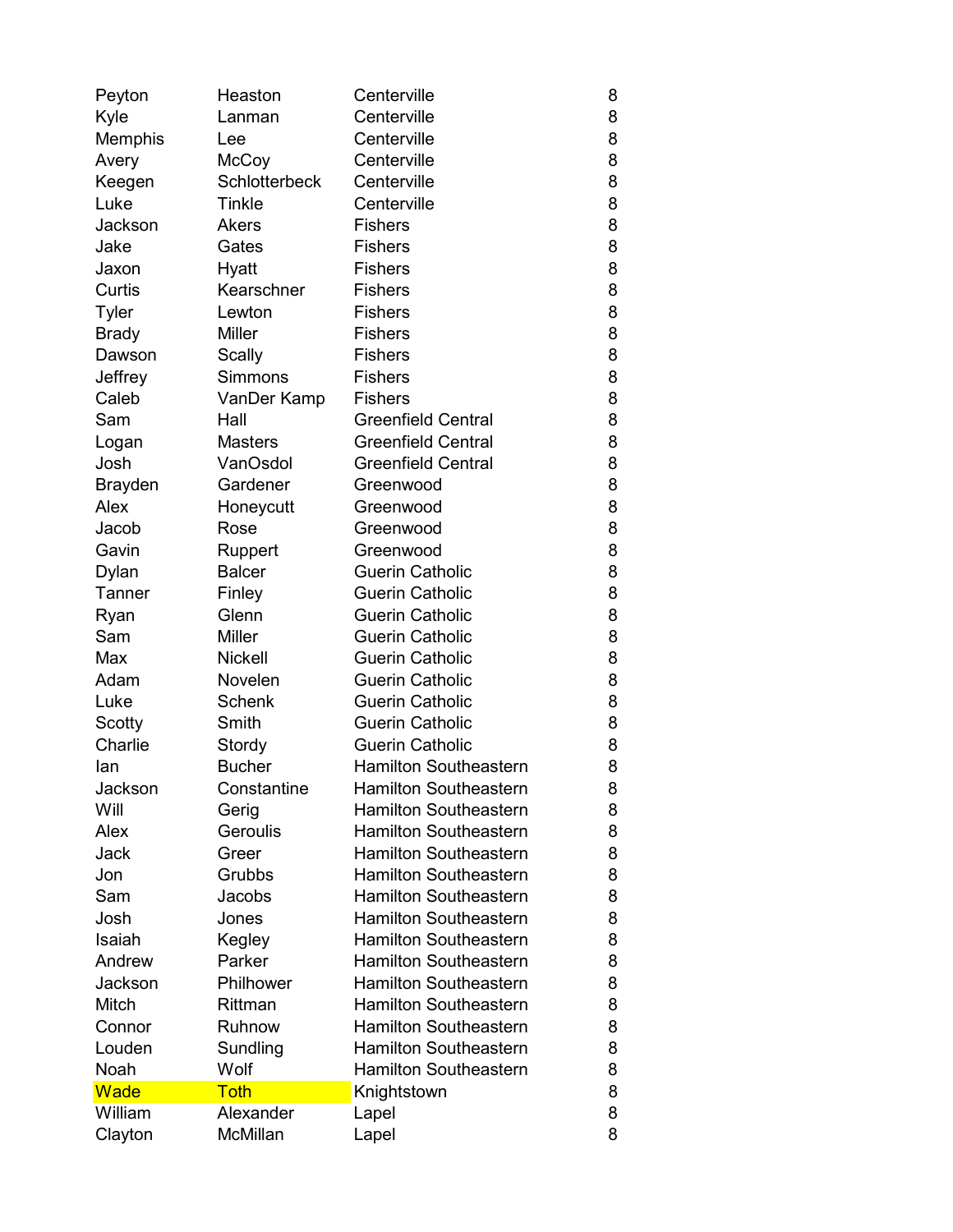| Grant          | Morris                    | Lapel                    | 8 |
|----------------|---------------------------|--------------------------|---|
| Kyle           | Shelton                   | Lapel                    | 8 |
| <b>Brennan</b> | Stow                      | Lapel                    | 8 |
| Ashden         | Gentry                    | Mt. Vernon               | 8 |
| Cole           | Herman                    | Mt. Vernon               | 8 |
| Luke           | Hiner                     | Mt. Vernon               | 8 |
| Keagan         | LaBelle                   | Mt. Vernon               | 8 |
| Gehrig         | Slunaker                  | Mt. Vernon               | 8 |
| Kyle           | Gabbard                   | <b>New Castle</b>        | 8 |
| <b>Mathew</b>  | <b>Gerth</b>              | <b>New Castle</b>        | 8 |
| Damon          | Hockett                   | <b>New Palestine</b>     | 8 |
| Madix          | Johnson                   | <b>New Palestine</b>     | 8 |
| Tyler          | Prange                    | <b>New Palestine</b>     | 8 |
| Gus            | Walling                   | <b>New Palestine</b>     | 8 |
| Caleb          | Dean                      | <b>Noblesville</b>       | 8 |
| Jacob          | Etchison                  | Noblesville              | 8 |
| Brayan         | Gomez-Sanchez Noblesville |                          | 8 |
| Jacob          | Hofmann                   | <b>Noblesville</b>       | 8 |
| Jacob          | Long                      | <b>Noblesville</b>       | 8 |
| Ben            | McDaniel                  | Noblesville              | 8 |
| <b>Connor</b>  | <b>Meinerding</b>         | Noblesville              | 8 |
| Patrick        | O'Rourke                  | <b>Noblesville</b>       | 8 |
| Cesar          | Sierra                    | Noblesville              | 8 |
| Luke           | Candiano                  | <b>Pendleton Heights</b> | 8 |
| Ethan          | <b>Childers</b>           | <b>Pendleton Heights</b> | 8 |
| Will           | Kaster                    | <b>Pendleton Heights</b> | 8 |
| Ethan          | Ross                      | <b>Pendleton Heights</b> | 8 |
| Marquis        | Johnson                   | Richmond                 | 8 |
| Aiden          | Snedigar                  | Richmond                 | 8 |
| Colton         | <b>Adkins</b>             | Shelbyville              | 8 |
| Lucas          | <b>Mills</b>              | Shenandoah               | 8 |
| Christian      | Clausen                   | Sheridan                 | 8 |
| Noah           | Ehrie                     | Sheridan                 | 8 |
| Gabe           | Holler                    | Sheridan                 | 8 |
| Ethan          | Moistner                  | Sheridan                 | 8 |
| Cole           | Webel                     | Sheridan                 | 8 |
| Xavier         | Chalfant                  | Tri                      | 8 |
| Gage           | Ferrell                   | Tri                      | 8 |
| Reece          | <b>Watterson</b>          | <b>Union County</b>      | 8 |
| Dalen          | <b>Blanding</b>           | Westfield                | 8 |
| lan            | <b>Bruch</b>              | Westfield                | 8 |
| Evan           | Cannon                    | Westfield                | 8 |
| Ryan           | Clayton                   | Westfield                | 8 |
| <b>Nic</b>     | Depasquale                | Westfield                | 8 |
| <b>Blaze</b>   | Dezelan                   | Westfield                | 8 |
| Vance          | Farrar                    | Westfield                | 8 |
| Magwire        | Graybill                  | Westfield                | 8 |
| Micah          | Hauser                    | Westfield                | 8 |
| <b>Thadeus</b> | O'Neill                   | Westfield                | 8 |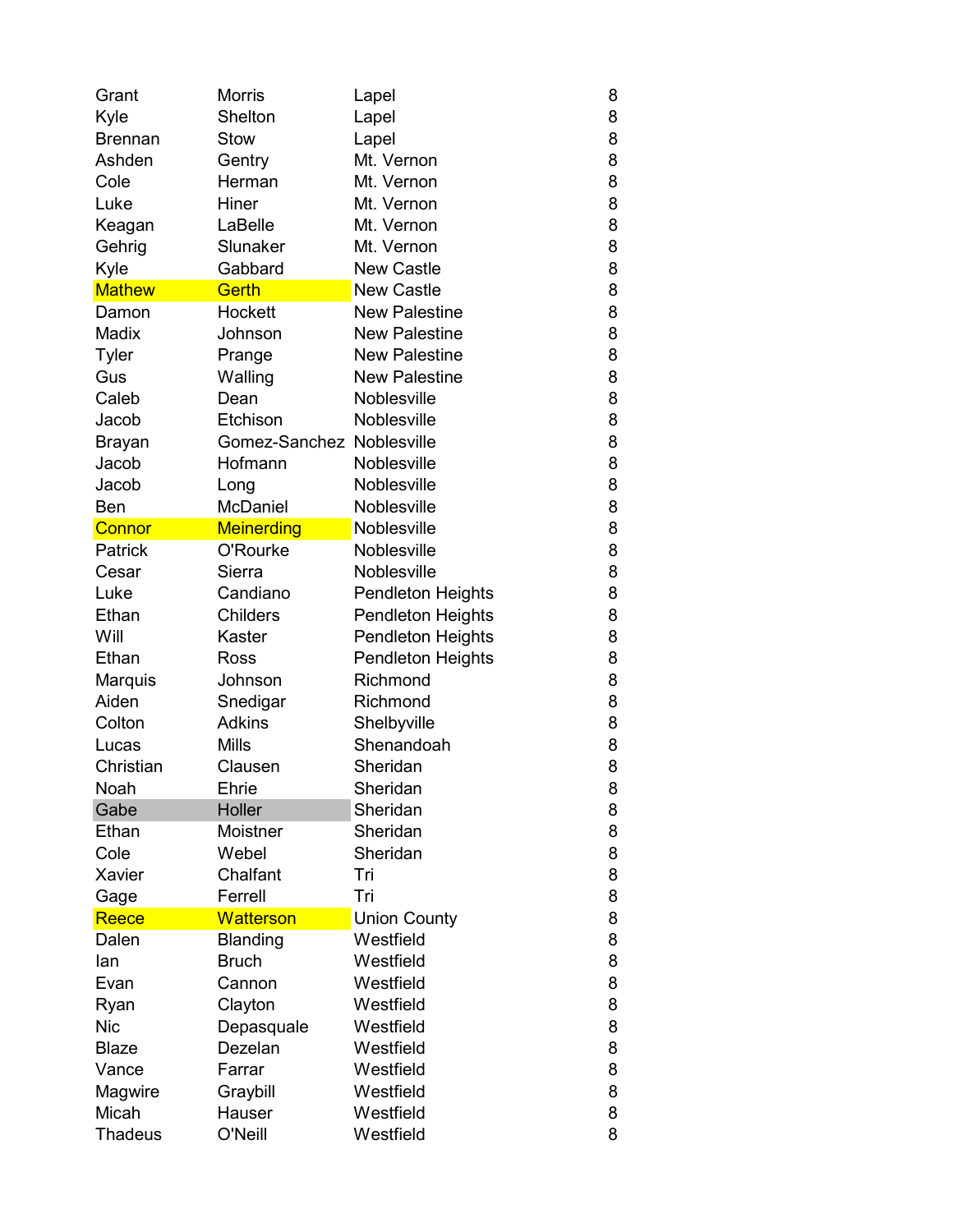| Will            | Strahm          | Westfield                   | 8 |
|-----------------|-----------------|-----------------------------|---|
| Jackson         | Wasserstrom     | Westfield                   | 8 |
| <b>Maximus</b>  | Webster         | Westfield                   | 8 |
| Alex            | Wolf            | Westfield                   | 8 |
| Daniel          | Adams           | Whiteland                   | 8 |
| <b>Brant</b>    | <b>Kunz</b>     | Whiteland                   | 8 |
| Aidan           | Mann            | Whiteland                   | 8 |
| Jacob           | Smith           | Whiteland                   | 8 |
| Maxwell         | Sullivan        | Whiteland                   | 8 |
| Ethan           | Tanner          | Whiteland                   | 8 |
| Canyon          | Valentine       | Whiteland                   | 8 |
| Quinn           | Warweg          | Whiteland                   | 8 |
| Landen          | Wood            | Whiteland                   | 8 |
| Jacob           | Heidorn         | <b>Boonville</b>            | 9 |
| Zander          | Lacer           | <b>Boonville</b>            | 9 |
| Shane           | <b>Newton</b>   | <b>Boonville</b>            | 9 |
| <b>Mason</b>    | Phillips        | Boonville                   | 9 |
| Ethen           | Pierce          | <b>Boonville</b>            | 9 |
| Debyran         | <b>Bush</b>     | <b>Bosse</b>                | 9 |
| Jackson         | Mitchell        | Castle                      | 9 |
| Evan            | Pritchard       | Castle                      | 9 |
| Aiden           | Raibley         | Castle                      | 9 |
| Evan            | <b>Reff</b>     | Castle                      | 9 |
| Adam            | Watson          | Castle                      | 9 |
| Gavin           | Kelley          | <b>Evansville Central</b>   | 9 |
| <b>Nicholas</b> | <b>Boots</b>    | Evansville Mater Dei        | 9 |
| Luke            | <b>Burgdorf</b> | <b>Evansville Mater Dei</b> | 9 |
| Nathan          | Koressel        | Evansville Mater Dei        | 9 |
| <b>Tyler</b>    | Martin          | <b>Evansville Mater Dei</b> | 9 |
| Collin          | Maurer          | <b>Evansville Mater Dei</b> | 9 |
| Eli             | McDurmon        | <b>Evansville Mater Dei</b> | 9 |
| Calvin          | Stratman        | <b>Evansville Mater Dei</b> | 9 |
| Ryan            | VanBibber       | <b>Evansville Mater Dei</b> | 9 |
| Cole            | Wilson          | <b>Evansville Mater Dei</b> | 9 |
| <b>Maximus</b>  | Bell            | <b>FJ Reitz</b>             | 9 |
| Jaxon           | <b>Brown</b>    | <b>FJ Reitz</b>             | 9 |
| Alex            | Clark           | <b>FJ Reitz</b>             | 9 |
| Austin          | <b>Diedrich</b> | <b>FJ Reitz</b>             | 9 |
| Stone           | Silver          | <b>FJ Reitz</b>             | 9 |
| Jay             | Smith           | <b>FJ Reitz</b>             | 9 |
| Nathan          | Staley          | <b>FJ Reitz</b>             | 9 |
| Sam             | Vogel           | <b>FJ Reitz</b>             | 9 |
| Logan           | Ferguson        | <b>Forest Park</b>          | 9 |
| Beau            | Rasche          | <b>Forest Park</b>          | 9 |
| Cooper          | <b>Uebelhor</b> | <b>Forest Park</b>          | 9 |
| Nolan           | Winkler         | <b>Forest Park</b>          | 9 |
| Spenser         | Wolf            | <b>Forest Park</b>          | 9 |
| <b>Brady</b>    | Allen           | <b>Gibson Southern</b>      | 9 |
| Noah            | <b>Bryant</b>   | Gibson Southern             | 9 |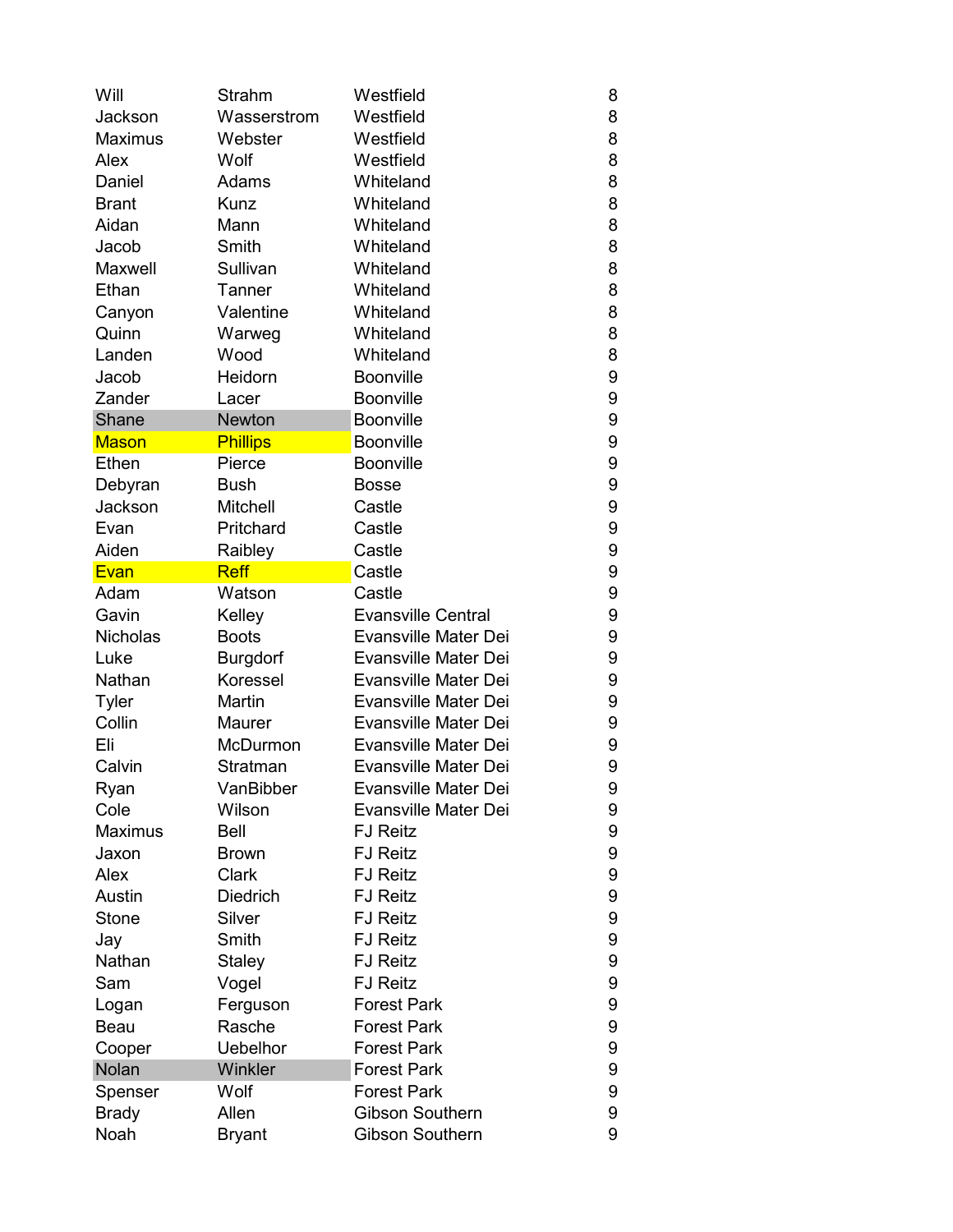| Levi           | Dickerson          | <b>Gibson Southern</b> | 9      |
|----------------|--------------------|------------------------|--------|
| Drew           | Foster             | <b>Gibson Southern</b> | 9      |
| Rory           | Heltsley           | <b>Gibson Southern</b> | 9      |
| Ryan           | Holzmeyer          | <b>Gibson Southern</b> | 9      |
| <b>Kaden</b>   | <b>Hurless</b>     | <b>Gibson Southern</b> | 9      |
| Cole           | Jones              | <b>Gibson Southern</b> | 9      |
| Ben            | Luttrell           | <b>Gibson Southern</b> | 9      |
| <b>Brayden</b> | Malone             | <b>Gibson Southern</b> | 9      |
| Logan          | Maurer             | <b>Gibson Southern</b> | 9      |
| Peyton         | Rogers             | <b>Gibson Southern</b> | 9      |
| Chris          | Spear              | <b>Gibson Southern</b> | 9      |
| Ross           | Tempel             | <b>Heritage Hills</b>  | 9      |
| Michael        | <b>Buechler</b>    | Jasper                 | 9      |
| Isaac          | Day                | Jasper                 | 9      |
| Sam            | Leonard            | Jasper                 | 9      |
| Jacob          | Potts              | Jasper                 | 9      |
| Will           | Weinzapfel         | Jasper                 | 9      |
| <b>River</b>   | Snodgrass          | Mount Vernon (Posey)   | 9      |
| <b>Brandon</b> | Clark              | <b>North Daviess</b>   | 9      |
| Zo             | <b>Jeffers</b>     | <b>North Daviess</b>   | 9      |
| Spencer        | Strong             | <b>North Daviess</b>   | 9      |
| Holtman        | <b>Doades</b>      | North Knox             | 9      |
| Rhett          | Sheren             | North Knox             | 9      |
| Will           | Sloan              | North Knox             | 9      |
|                |                    |                        |        |
| Clay           | Douglas            | North Posey            | 9      |
| <b>Max</b>     | <b>Muensterman</b> | North Posey            | 9      |
| Will           | Weatherholt        | North Posey            | 9      |
| Camerin        | Etienne            | Perry Central          | 9      |
| Will           | Mogan              | Perry Central          | 9      |
| <b>Brayden</b> | Songer             | Perry Central          | 9      |
| Luke           | Ice                | Princeton              | 9      |
| Rugar          | <b>Jenkins</b>     | Princeton              | 9      |
| Alex           | Kling              | Princeton              | 9      |
| John Allen     | Malone             | Princeton              | 9      |
| Andrew         | May                | Princeton              | 9      |
| Connor         | Agler              | <b>Reitz Memorial</b>  | 9      |
| Connor         | Agler              | <b>Reitz Memorial</b>  | 9      |
| <b>Nico</b>    | Brougham           | <b>Reitz Memorial</b>  | 9      |
| Sam            | Dehner             | <b>Reitz Memorial</b>  | 9      |
| Axel           | Diaz               | <b>Reitz Memorial</b>  | 9      |
| Barry          | Duff               | <b>Reitz Memorial</b>  | 9      |
| Aiden          | Farmer             | <b>Reitz Memorial</b>  | 9      |
| <b>Jack</b>    | <b>Nichols</b>     | <b>Reitz Memorial</b>  | 9      |
| Brougham       | Nichols            | <b>Reitz Memorial</b>  | 9      |
| Dominic        | Norman             | <b>Reitz Memorial</b>  | 9      |
| Xavier         | Tyler              | <b>Reitz Memorial</b>  | 9      |
| Jed            | Ambs               | South Spencer          | 9      |
| John           | <b>Brown</b>       | South Spencer          | 9<br>9 |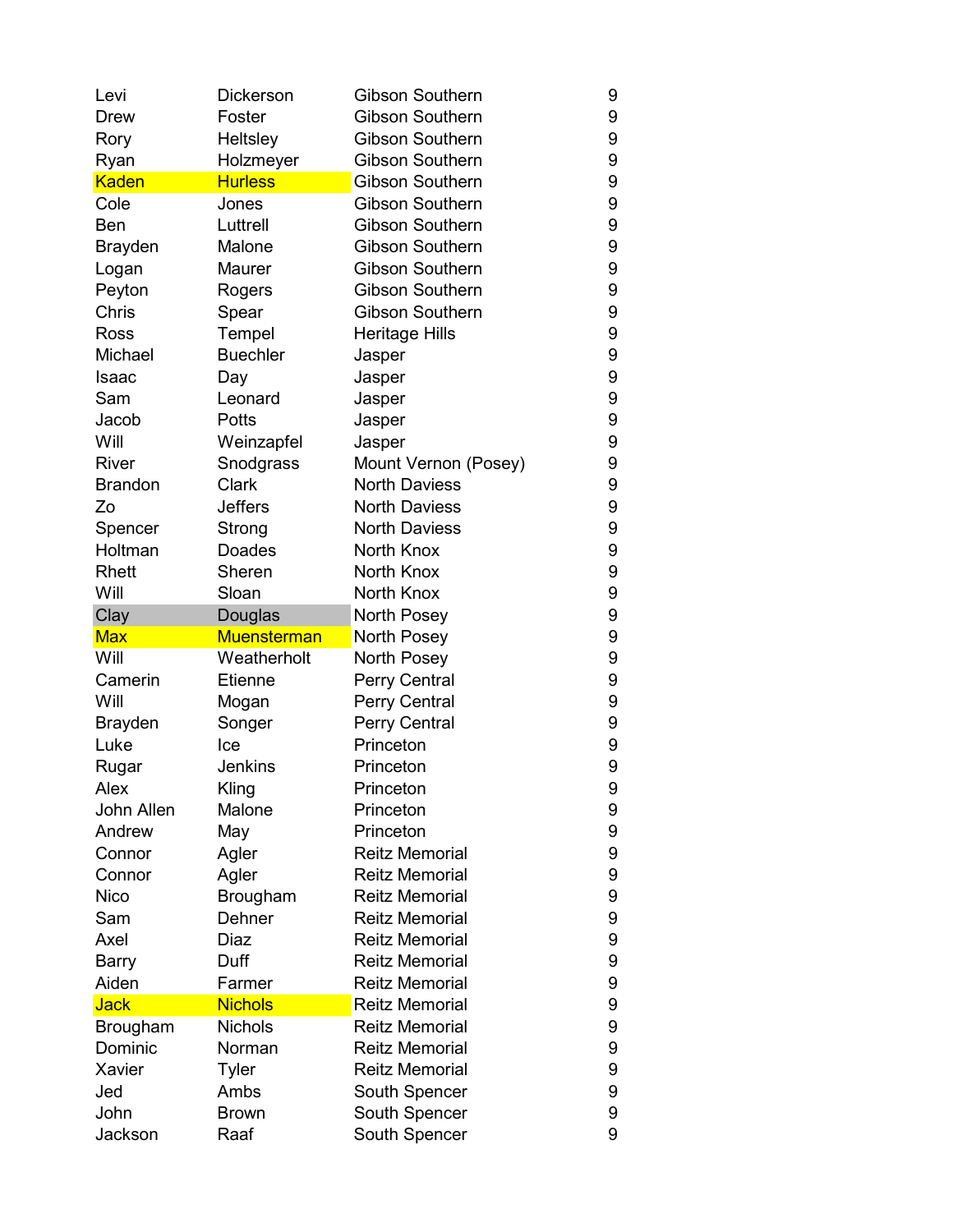| Fuesler<br>Southridge<br>Cameron<br>Southridge<br>Max<br>Jessee<br>Carter<br>Whitehead<br>Southridge | 9<br>9<br>9 |
|------------------------------------------------------------------------------------------------------|-------------|
|                                                                                                      |             |
|                                                                                                      |             |
|                                                                                                      |             |
| Chase<br><b>Springs Valley</b><br>Kannon                                                             | 9           |
| <b>Springs Valley</b><br><b>Brandtly</b><br>Cooper                                                   | 9           |
| Grimes<br>Conner<br><b>Springs Valley</b>                                                            | 9           |
| Hayden<br><b>Springs Valley</b><br>Lynch                                                             | 9           |
| Punturi<br><b>Springs Valley</b><br>Joshua                                                           | 9           |
| Wyman<br>Smoot<br><b>Springs Valley</b>                                                              | 9           |
| Clutter<br>Tecumseh<br>Keegan                                                                        | 9           |
| Kaden<br><b>Hopkins</b><br>Tecumseh                                                                  | 9           |
| <b>McKinley</b><br>Tecumseh<br>Jared                                                                 | 9           |
| Aden<br>Dodson<br><b>Tell City</b>                                                                   | 9           |
| Garrick<br>Huber<br><b>Tell City</b>                                                                 | 9           |
| Austin<br><b>Tell City</b><br>Kleeman                                                                | 9           |
| Chase<br>Martin<br><b>Tell City</b>                                                                  | 9           |
| Meunier<br><b>Tell City</b><br>Gage                                                                  | 9           |
| Jaxon<br><b>Naviaux</b><br><b>Tell City</b>                                                          | 9           |
| Hill<br>Washington<br>Logan                                                                          | 9           |
| Simon<br>Washington<br>Parsons                                                                       | 9           |
| <b>Batesville</b><br><b>Brady</b><br>Hornberger                                                      | 10          |
| Hund<br><b>Batesville</b><br>Vonley                                                                  | 10          |
| <b>Batesville</b><br><b>Travis</b><br>Lecher                                                         | 10          |
| Steinkamp<br><b>Batesville</b><br>Quinn                                                              | 10          |
| <b>Bedford North Lawrence</b><br>Ferry<br>Dawson                                                     | 10          |
| <b>Bedford North Lawrence</b><br>Jackson<br>Isaac                                                    | 10          |
| Andrew<br><b>Bedford North Lawrence</b><br>Kern                                                      | 10          |
| Lewis<br><b>Bedford North Lawrence</b><br><b>Brye</b>                                                | 10          |
| <b>Nic</b><br>Mansker<br><b>Bedford North Lawrence</b>                                               | 10          |
| <b>Bedford North Lawrence</b><br>Jake<br><b>Terrell</b>                                              | 10          |
| Todd<br><b>Bedford North Lawrence</b><br>Grant                                                       | 10          |
| Combs<br><b>Bloomington North</b><br>Logan                                                           | 10          |
| <b>Bloomington North</b><br>Jud<br>Garvin                                                            | 10          |
| Reece<br><b>Bloomington North</b><br>Lozano                                                          | 10          |
| <b>Bloomington North</b><br>Kyle<br>Trilling                                                         | 10          |
| Jack<br>Redding<br><b>Brown County</b>                                                               | 10          |
| Kody<br>Walsh<br><b>Brown County</b>                                                                 | 10          |
| <b>Nick</b><br>Goecker<br><b>Brownstown Central</b>                                                  | 10          |
| Thad<br><b>Brownstown Central</b><br>Goecker                                                         | 10          |
| <b>Millick</b><br><b>Brownstown Central</b><br><b>Brayden</b>                                        | 10          |
| Jake<br>Pauley<br><b>Brownstown Central</b>                                                          | 10          |
| Wyatt<br><b>Steward</b><br><b>Brownstown Central</b>                                                 | 10          |
| Kiernan<br><b>Brownstown Central</b><br>Tiemeyer                                                     | 10          |
| Wischmeier<br><b>Brownstown Central</b><br>Eli                                                       | 10          |
| Wolka<br><b>Brownstown Central</b><br>Cooper                                                         | 10          |
| Chase<br>Charlestown<br>Benner                                                                       | 10          |
| Charlestown<br>Conner<br>Smith                                                                       | 10          |
| Clarksville High School<br>Dakota<br>Capps                                                           | 10          |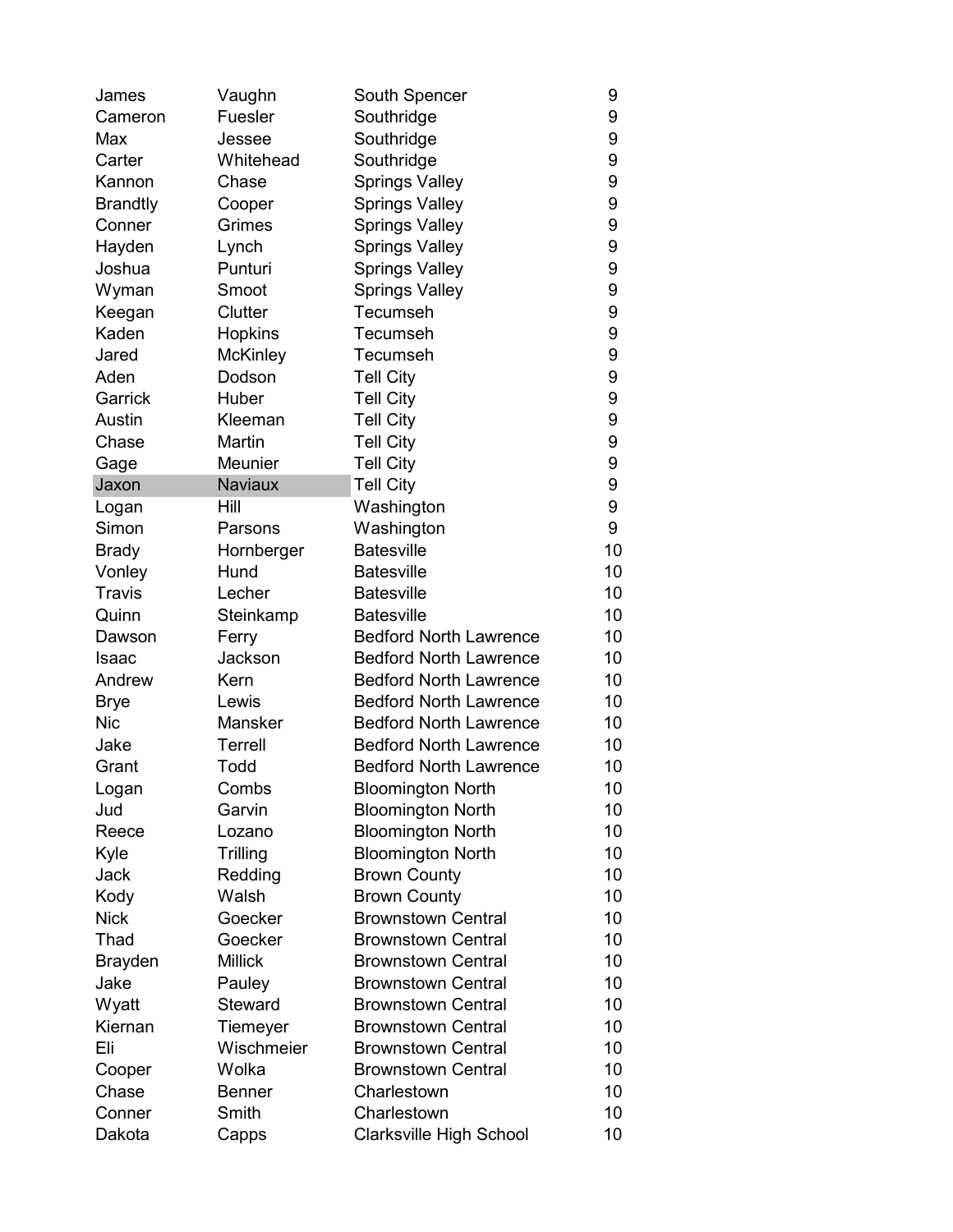| Logan          | Christophel      | <b>Columbus East</b>        | 10 |
|----------------|------------------|-----------------------------|----|
| Ethan          | Clark            | <b>Columbus East</b>        | 10 |
| Joshua         | Luedeke          | <b>Columbus East</b>        | 10 |
| Carson         | <b>Dibble</b>    | <b>Columbus North</b>       | 10 |
| Matthew        | Hager            | <b>Columbus North</b>       | 10 |
| Luke           | Hammons          | <b>Columbus North</b>       | 10 |
| Cole           | Hopkins          | <b>Columbus North</b>       | 10 |
| <b>Neal</b>    | Likens           | <b>Columbus North</b>       | 10 |
| Conner         | Thornton         | <b>Columbus North</b>       | 10 |
| Keith          | <b>Brooks</b>    | <b>Crawford County</b>      | 10 |
| Sean           | <b>Behrle</b>    | <b>East Central</b>         | 10 |
| Ryan           | <b>Bovard</b>    | <b>East Central</b>         | 10 |
| Sophie         | <b>Browndyke</b> | <b>East Central</b>         | 10 |
| <b>Nate</b>    | <b>Buesing</b>   | <b>East Central</b>         | 10 |
| Charlie        | Euson            | <b>East Central</b>         | 10 |
| <b>Blake</b>   | Gindling         | <b>East Central</b>         | 10 |
| Cooper         | Hoog             | <b>East Central</b>         | 10 |
| Leo            | Maxwell          | <b>East Central</b>         | 10 |
| Casey          | <b>McQueen</b>   | <b>East Central</b>         | 10 |
| Caleb          | Mergenthal       | <b>East Central</b>         | 10 |
| David          | Nash             | <b>East Central</b>         | 10 |
| Sam            | Ringer           | <b>East Central</b>         | 10 |
| Hunter         | Sohns            | <b>East Central</b>         | 10 |
| Luke           | Vogelgesang      | <b>East Central</b>         | 10 |
| <b>Matthew</b> | Johnson          | Eastern (Pekin)             | 10 |
| <b>Dallis</b>  | <b>Starrett</b>  | Eastern (Pekin)             | 10 |
| lan            | <b>Borst</b>     | <b>Eastern Greene</b>       | 10 |
| Joshua (Kale)  | <b>Helms</b>     | <b>Eastern Greene</b>       | 10 |
| Trevor         | King             | <b>Eastern Greene</b>       | 10 |
| <b>Brandon</b> | Fessel           | <b>Floyd Central</b>        | 10 |
| Walker         | Jacobi           | <b>Floyd Central</b>        | 10 |
| Jack           | Rushing          | <b>Floyd Central</b>        | 10 |
| <b>Bridger</b> | <b>Bolos</b>     | <b>Franklin County</b>      | 10 |
| Chet           | Galyen           | <b>Franklin County</b>      | 10 |
| Austin         | Hill             | <b>Franklin County</b>      | 10 |
| Kristian       | Prows            | <b>Franklin County</b>      | 10 |
| Jacob          | Schatzle         | <b>Franklin County</b>      | 10 |
| Jonathon       | Ralston          | Greensburg                  | 10 |
| <b>Matthew</b> | <b>Stewart</b>   | Greensburg                  | 10 |
| Lance          | <b>Bates</b>     | Lawrenceburg                | 10 |
| Ashton         | Craig            | Lawrenceburg                | 10 |
| Aiden          | Gilmour          | Lawrenceburg                | 10 |
| Jackson        | Goodall          | Lawrenceburg                | 10 |
| Dahya          | Patel            | Lawrenceburg                | 10 |
| Lucas          | Pierce           | Lawrenceburg                | 10 |
| <b>Braydon</b> | Watkins          | Lawrenceburg                | 10 |
| Garrett        | Yoon             | Lawrenceburg                | 10 |
| Sylas          | Applegate        | <b>Madison Consolidated</b> | 10 |
| Christian      | Bell             | <b>Madison Consolidated</b> | 10 |